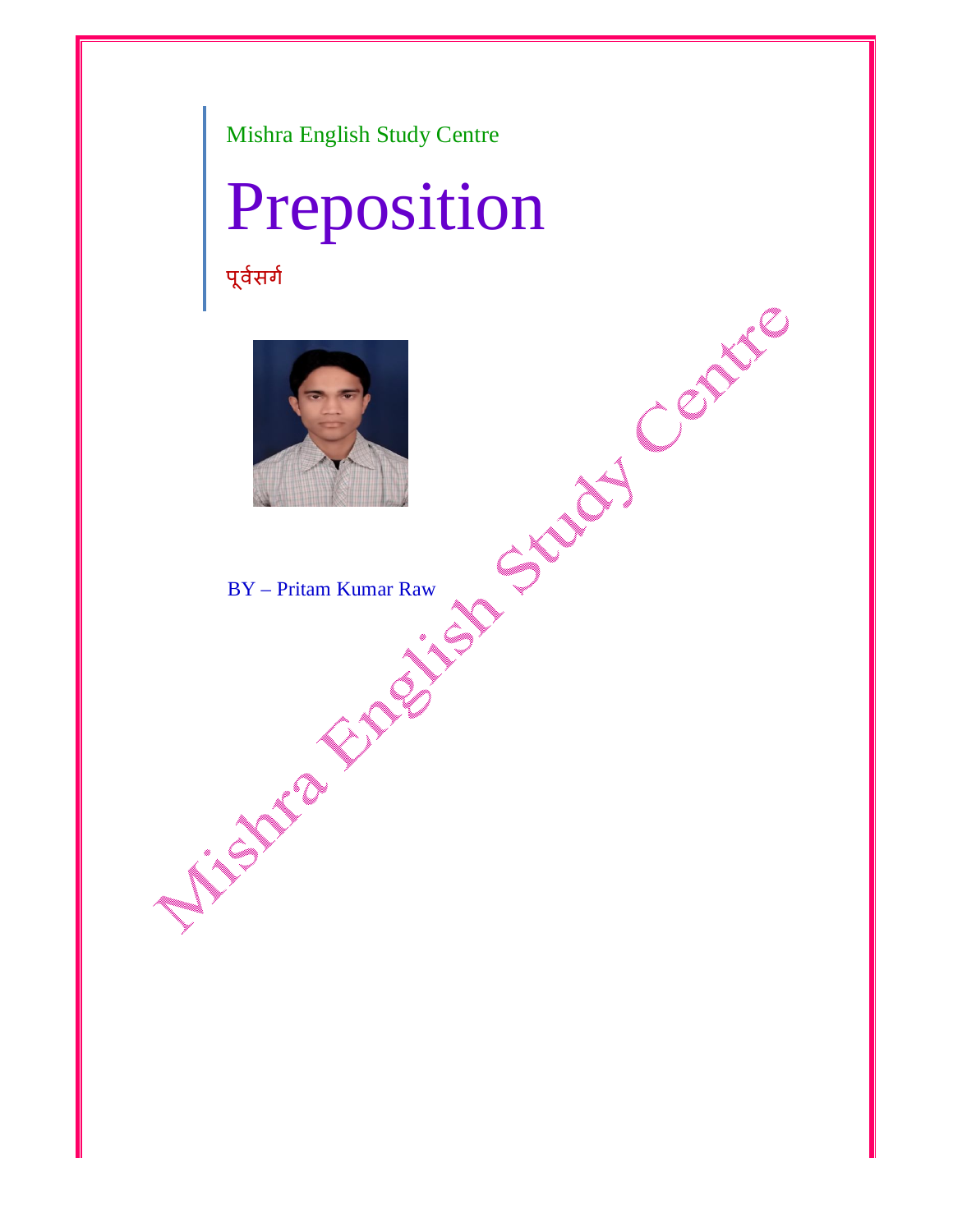## Preposition

A Preposition is a word that shows the Position of Something.

 $*$  Uses  $\triangleright$ 

- 1. On / Over / Above ऊपर
- $\div$  0n यदि कोई वस्तु किसी अन्य वस्तु के ऊपर हो, और वह नीचे वाली वस्तु के संपर्क में रहे, तो उसे दर्शाने हेतुः "On" आता हैं। Ex.:- There is a Plate on the table.
- $\bm{\hat{v}}$   $\bm{\text{Over}}$  यदि कोई वस्तु किसी अन्य वस्तु के ऊपर हो, और वह नीचे वाली वस्तु के ऊपर कम से कम दो दिशाओं से घेरा बनावें, तो उसे दर्शाने हेतुः "Over" आता हैं। Ex.:- There is a bridge over the river.

\* Above – यदि कोई वस्तु किसी अन्य वस्तु के ऊपर हो, और उसका नीचे वाल़ी वस्तु से कोई संपर्क न हो, तो उसे दर्शाने हेतुः "Above" आता हैं। Ex.:- The fan is moving above my head.

- 2. Beneath / Under / Below नीचे/ के तले
- \* Beneath यदि कोई वस्तु किसी अन्य वस्तु के नीचे हो और ऊपर वाली वस्तु से वह संपर्क में रहे, तो उसे दर्शाने हेतुः "Beneath" आता हैं। Ex.:- There is a table cloth beneath the Plate on the table.

❖ Under – यदि कोई वस्तु किसी अन्य वस्तु के नीचे हो तथा ऊपर वाली वस्तु से कम से कम दो दिशाओं में घिरे हुए हो, तो उसे दर्शाने हेतुः "Under" आता हैं। Ex.:- The river is flowing under the bridge.

 $\diamond$  Below – यदि कोई वस्तु किसी अब्य वस्तु के नीचे हो, तथा ऊपर वाले वस्तु से उसका कोई संपर्क न हो, तो उसे दशाने हेतुः "Below" आता हैं। Ex.:- We are sitting below the fan.

3. In / Into  $-\tilde{\mathbf{\hat{H}}}$ 

 $\bm{\hat{v}}$   $\bm{\mathrm{In}}$  – यद्रि कोई वस्तु किसी क्षेत्र अथवा दायरे में पहले से ही मौजूद हो, तो उसे दर्शाने हेतुः Preposition – "In" आता हैं।

Ex.<sup>••</sup>He is sitting in the room.

 $\mathcal{J}_{\rm nto}$  – यदि कोई वस्तु किसी क्षेत्र अथवा दायरे में गति से प्रवेश करे, तो उसे दर्शाने हेतुः "Into" आता हैं।

Ex.:- (a) He is coming <u>into</u> the room. (b) He jumped into the well.

- 4. Round / Around चारों ओर
- ❖ Round यदि कोई वस्तु किसी क्षेत्र अथवा दायरे के चारों तरफ गति में परिक्रमा करे, तो उसे दर्शाने हेतुः "Round" आता हैं।

Ex.:- The Earth moves round the Sun.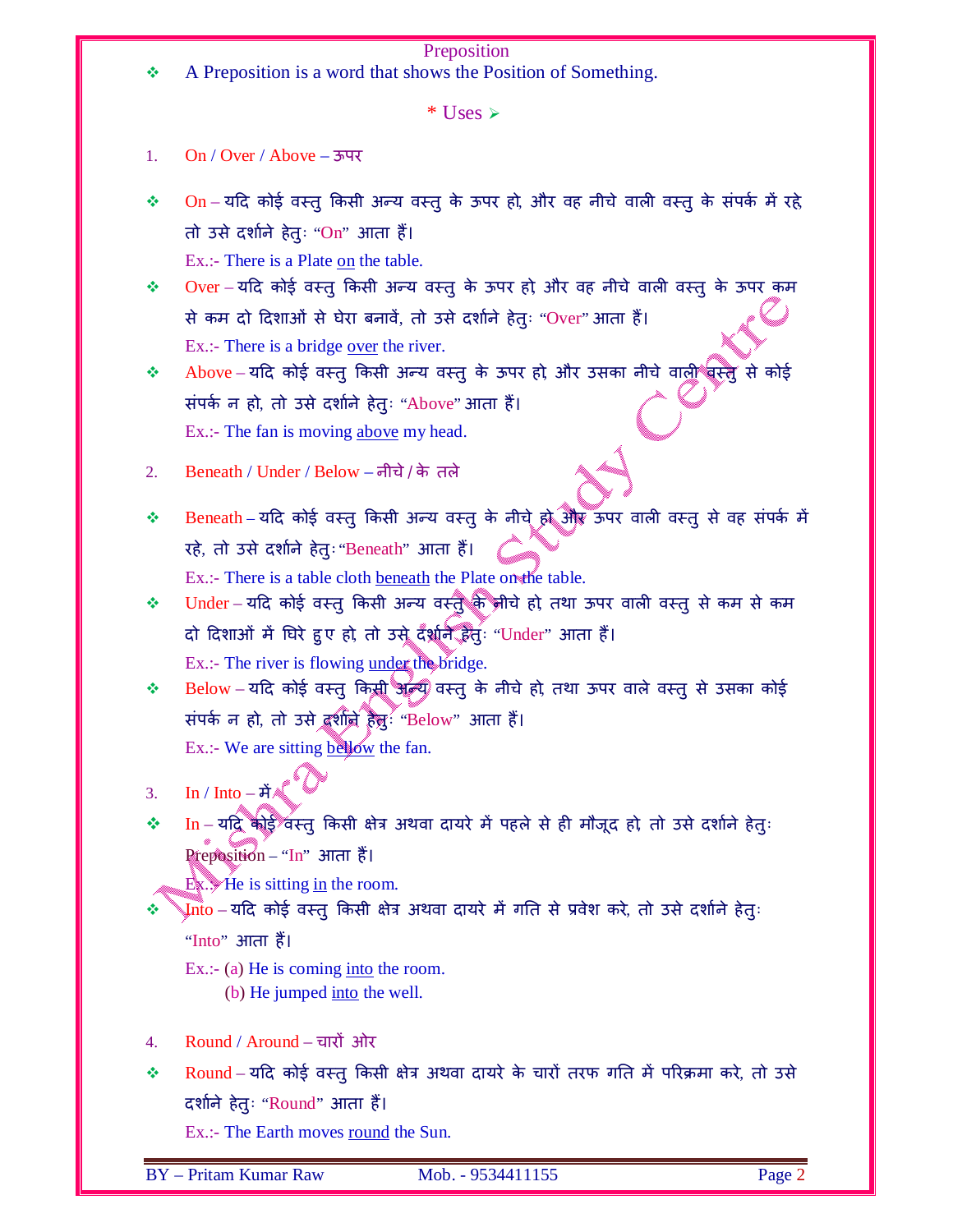| ❖  | Preposition<br>Around – यदि कोई वस्तु किसी क्षेत्र अथवा दायरे के चारों ओर स्थिर रूप से विद्यमान हो, तो                                        |
|----|-----------------------------------------------------------------------------------------------------------------------------------------------|
|    | उसे दर्शाने हेतुः "Around" आता हैं।                                                                                                           |
|    | Ex.:- There are many trees around my village.                                                                                                 |
|    |                                                                                                                                               |
| 5. | Through / Across / After / Along / Over / Past –                                                                                              |
| ❖  | Through – यदि कोई वस्तु किसी अन्य क्षेत्र अथवा दायरा के अंदर ही अंदर एक तरफ से दूसरे                                                          |
|    | तरफ की ओर गुजर जाए, तो उसे दर्शाने हेतुः "Through" आता हैं।                                                                                   |
|    | Ex.:- Petroleum comes from Iran through Pipe line.                                                                                            |
| ❖  | Across – यदि कोई वस्तु किसी क्षेत्र अथवा दायरा को बीचों-बीच काटते हुए एक तरफ से द्रूसरे                                                       |
|    | तरफ की ओर गुजर जाए, तो उसे दर्शाने हेतुः "Across" आता हैं।                                                                                    |
|    | Ex.:- (a) He went <u>across</u> the road.                                                                                                     |
|    | (b) The boat is going across the river.                                                                                                       |
| ❖  | After - किसी आगे-आगे बढ़ रही गति के पीछे-पीछे लगी गति को दर्शनि हेतु: "After" का                                                              |
|    | प्रयोग होता हैं।                                                                                                                              |
|    | Ex.:- My car was running after a truck on the High way.                                                                                       |
| ❖  | Along – यदि कोई वस्तु किसी क्षेत्र अथवा दायरे के किनारे-किनारे कतार में अवस्थित हो, तो                                                        |
|    | उसे दर्शाने हेतुः Preposition - "Along" आता हैं।                                                                                              |
| ❖  | Ex.:- There are many trees along the road on this N. H.<br>Over - यदि कोई वस्तु किसी अन्य वस्तु के ऊपर ही ऊपर एक तरफ से दूसरे तरफ की ओर       |
|    |                                                                                                                                               |
|    | गुजर जाए, तो उसे दर्शाने हेतुः "Over" आता है।                                                                                                 |
| ❖  | Ex.:- The Aeroplane flew over my building in the morning.<br>Past - यदि कोई वस्तु किसी अन्य वस्तु के सामने से एक तरफ से दूसरे तरफ की ओर गुजरे |
|    |                                                                                                                                               |
|    | तो उसे दर्शाने हेतुः Preposition - "Past" आता हैं।                                                                                            |
|    | Ex.:- The accident happened when my Motorcycle past Science College.                                                                          |
| 6. | $By / With -$                                                                                                                                 |
| ❖  | By - यदि कोई कार्य किसी मानव दवारा संपादित हो, तो उसे दर्शाने हेतुः "By" आता हैं।                                                             |
|    | Ex.:- Ravan was killed by Ram.                                                                                                                |
| ❖  | With सर्दि कोई कार्य किसी मानव या मानव अंग के द्वारा संचालित किसी औजार से हो, तो                                                              |
|    | उसे दर्शाने हेतुः Preposition – "With" आता हैं।                                                                                               |
|    | Ex.: (a) We see with eyes.                                                                                                                    |
|    | (b) He is cutting the stick with an axe.                                                                                                      |
| 7. | $At / In -$                                                                                                                                   |
| ❖  | At – समयावधि के तहत Noon तथा Night के साथ "At" आता हैं।                                                                                       |
|    | Ex.:- He will come at Night.                                                                                                                  |
| ❖  | In – समयावधि के तहत Morning तथा Evening के साथ Preposition – "In" आता हैं।                                                                    |
|    | $Ex.:$ He will come in the Morning.                                                                                                           |
|    |                                                                                                                                               |
|    |                                                                                                                                               |
|    | Page 3<br><b>BY</b> - Pritam Kumar Raw<br>Mob. - 9534411155                                                                                   |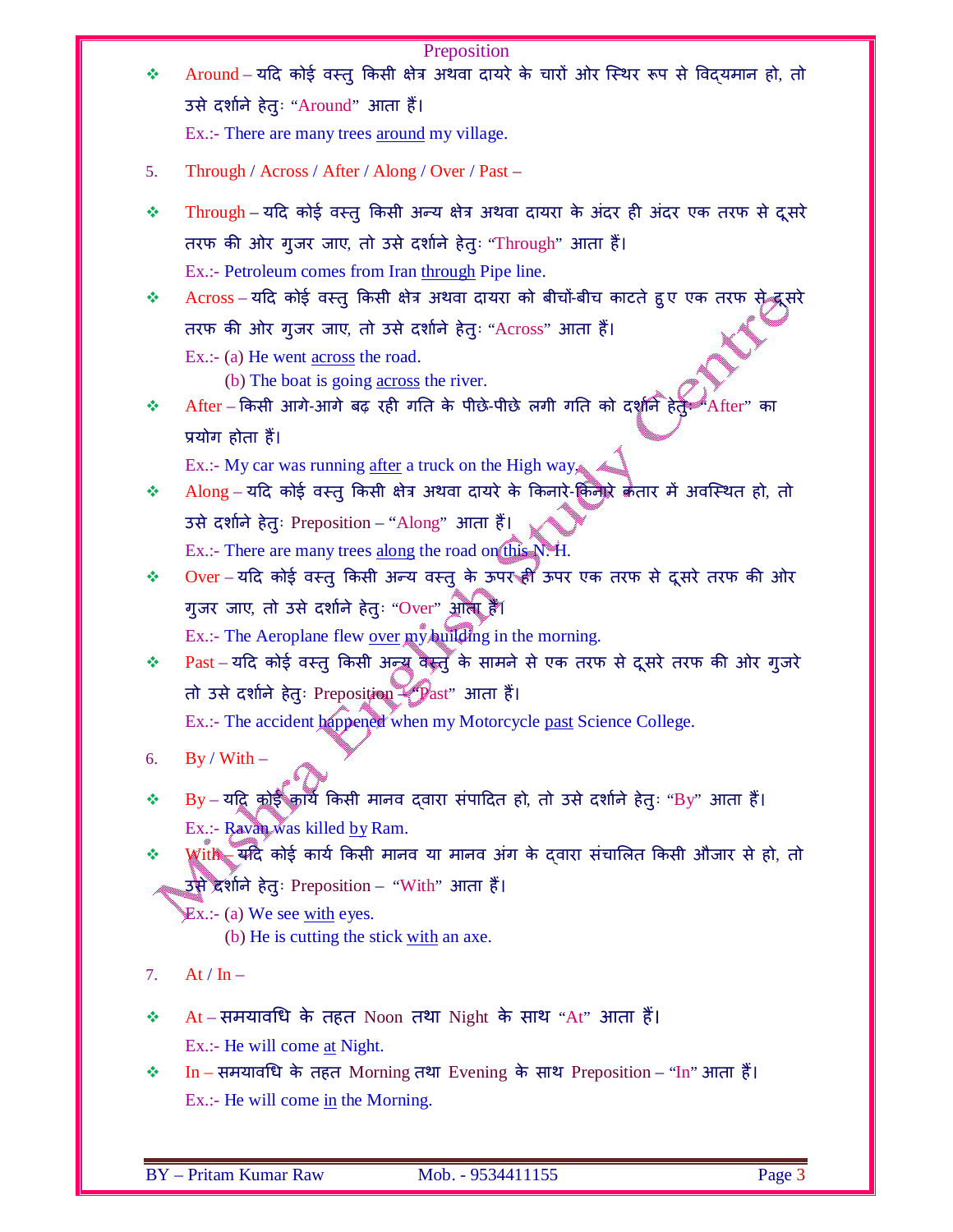| 8.  | Preposition<br>At / $On -$                                                                              |
|-----|---------------------------------------------------------------------------------------------------------|
|     |                                                                                                         |
| ❖   | At - घड़ी के निर्धारित समय को दर्शाने हेतुः "At" का प्रयोग होता हैं।                                    |
|     | Ex.:- He will come at 5: P. M.                                                                          |
| ❖   | $On$ – किसी दिन अथवा दिनांक को दर्शाने हेतुः "On" का प्रयोग होता हैं।                                   |
|     | Ex.:- (a) He will come on Sunday.<br>(b) We celebrate Independence Day $_{on}$ 15 <sup>th</sup> August. |
| 9.  | To / Past $-$                                                                                           |
| ❖   | $To - u$ ड़ी के निर्धारित घंटे के समय से कुछ मिनट कम की अवधि को दर्शाने हेतुः "To"                      |
|     | आता हैं।                                                                                                |
|     | Ex.:- It is twenty to 10 O'- Clock.                                                                     |
|     | Note – ध्यान रहे कि समय को दर्शाने हेतुः 5 के गुणज में मिनट शब्द का प्रयोग नहीं होता।                   |
| ❖   | Past – घड़ी के निर्धारित घंटे के समय से कुछ मिनट ज्यादा की अवधि को दर्शाने हेतुः "Past"                 |
|     | आता हैं।                                                                                                |
|     | Ex.:- It is twenty past $10$ O'- Clock.                                                                 |
| 10. | $At / In -$                                                                                             |
| ❖   | At – यदि किसी कार्य के अवधि के रूप में किसी का उम्र पेश किया जाए, तो "At" आता हैं।                      |
|     | Ex.:- Abhimanyu died at Sixteen.                                                                        |
| ❖   | $In$ – किसी लेखनी के तरल माध्यम को दर्शाने हैतुः "In" आता हैं।                                          |
|     | Ex.:- It is written in red ink.                                                                         |
| 11. | At / In $-$                                                                                             |
| ❖   | At – किसी Campus को दशोने हेंतुः Preposition – "At" आता हैं।                                            |
|     | Ex.:- A Party was held at Patna College.                                                                |
| ❖   | In - किसी के परिधान को दर्शाने हेतुः Preposition - "In" आता हैं।                                        |
|     | Ex.:- You are looking very smart in red T-Shirts.                                                       |
| 12. | At / At                                                                                                 |
| ❖   | At किसी के Expiration के Target को दर्शाने हेतुः "At" आता हैं।                                          |
|     | Ex.:- You should not laugh at me.                                                                       |
| ❖   | $\overline{A}$ t – किसी भोजनावकाश को दर्शाने हेतुः "At" का प्रयोग होता हैं।                             |
|     | Ex.:- He has Invited me at lunch.                                                                       |
| 13. | $At / In -$                                                                                             |
| ❖   | At - प्रायः किसी छोटे स्थान के Proper Name में Preposition - "At" का प्रयोग होता हैं।                   |
|     | Ex.:- I live at Mahendru.                                                                               |
| ❖   | $In$ – किसी बड़े स्थान के Proper Name में "In" का प्रयोग होता हैं।                                      |
|     | Ex.:- I am living in Patna.                                                                             |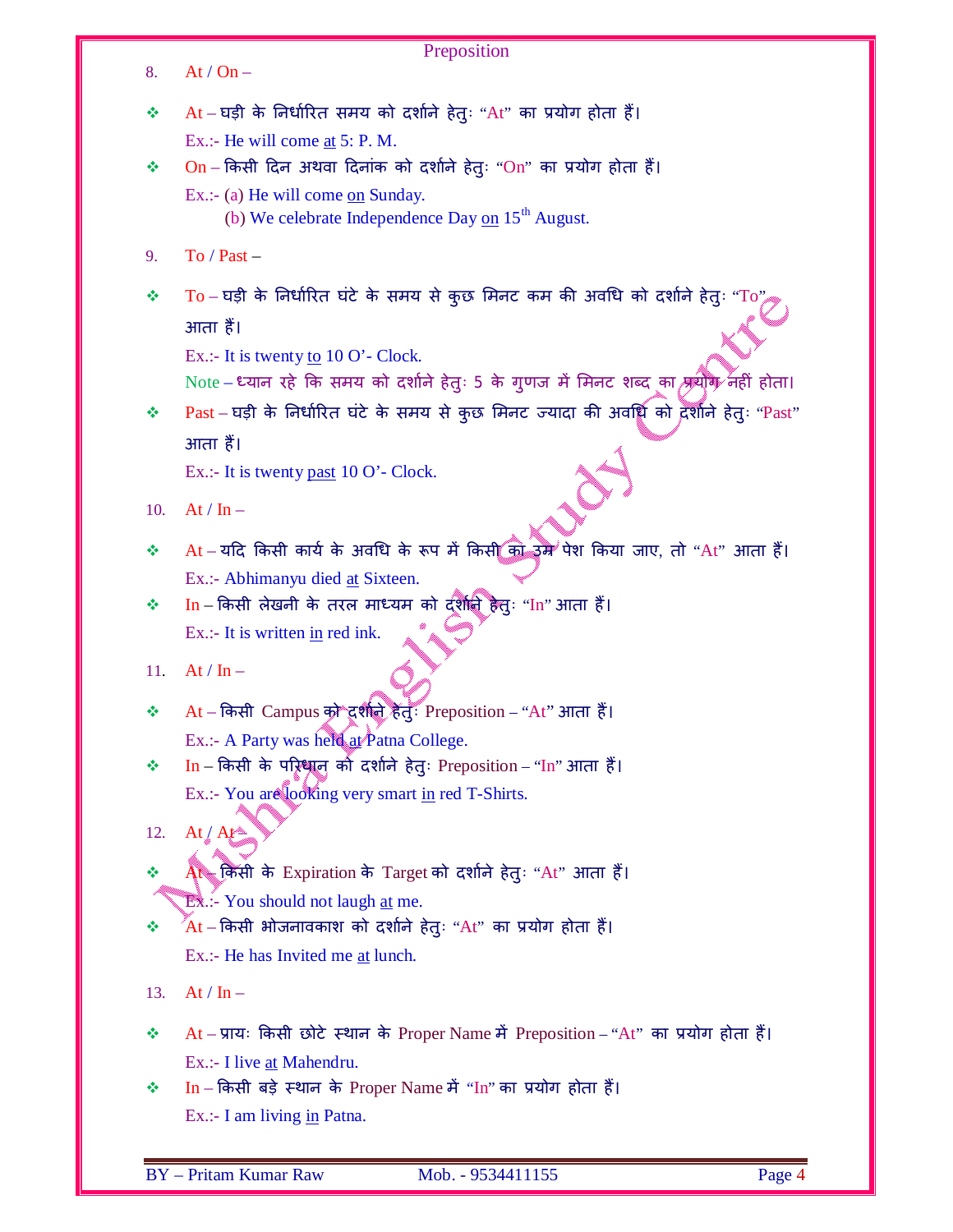|     | Preposition                                                                           |
|-----|---------------------------------------------------------------------------------------|
|     | Note - ध्यान रहे कि यदि किसी Place - Name का Common Noun form मौजूद हो, तो            |
|     | उसमें सदा - सदा Preposition – "In" ही लगाया जाता हैं।                                 |
|     | Ex.:- My brother lives in village.                                                    |
| 14. | Between / Along / Amid –                                                              |
| ❖   | Between – प्रायः यदि कोई वस्तु किंही अन्य दो के बीच अवस्थित हो, तो उसे दर्शाने हेतुः  |
|     | "Between" आता हैं।                                                                    |
|     | Ex.:- He was sitting between Mohan and Sohan.                                         |
| ❖   | Among – यदि कोई वस्तु किंही अन्य दो से ज्यादा के बीच अवस्थित हो, तो उसे दर्शाने/हेत्: |
|     | "Among" आता हैं।                                                                      |
|     | Ex.:- He was sitting among the five Student.                                          |
| ❖   | Amid – यदि कोई वस्तु किसी क्षेत्र अथवा दायरा के बीच अवस्थित हो, तो इसे दर्शाने हेत्ः  |
|     | "Amid" आता हैं।                                                                       |
|     | Ex.:- There is a Temple amid the road near Patna College.                             |
| 15. | Above / $Below -$ के ऊपर / निम्नलिखित                                                 |
| ❖   | Above – किसी लिखित Sentence के ऊपर अंकित वाक्य को दर्शाने हेतुः "Above" आता हैं।      |
|     | Ex.:- Read the above Passage and Answer the following Question.                       |
| ❖   | Below – किसी अंकित पंक्ति के नीचे लिखत वाक्योँ को दर्शाने हेतुः "Below" आता हैं।      |
|     | Ex.:- Read the above Passage and Answer the below Question.                           |
| 16. | By / Without / $On -$                                                                 |
| ❖   | By - यदि कोई कार्य किसी प्रदर्धाति के तहत हो, तो उस पद्धति को दर्शाने हेतुः "By +     |
|     | Gerund" आता हैं।                                                                      |
|     | Ex.:- He earns money by working hard.                                                 |
| ❖   | Without - यदि, कोई कार्य किसी पद्धति को ठुकराते हुए किया जाए तो उसे दर्शाने हेतुः     |
|     | "Without + Gerund" आता हैं।                                                           |
|     | Ex.:- He earns money without working hard.                                            |
| 豪   | 0n - यदि किसी क्रिया के फलस्वरूप कोई अन्य क्रिया होती हो, तो उस प्रथम क्रिया के लिए   |
|     | *ेµ + Gerund" आता हैं।                                                                |
|     | $Ex.: (a)$ On chiding, he began to cry.<br>(b) On asking, he did not anything.        |
| 17. | Of / Off / Form $-$                                                                   |
| ❖   | Of - किसी निर्जीव के सम्बन्धों को दर्शाने हेतुः "of" का प्रयोग होता हैं।              |
|     | Ex.:- This is the break of the car.                                                   |
| ❖   | Off - किसी कार्य के फलस्वरूप हुई जुदाई को दर्शाने हेतुः Preposition - "off" आता हैं।  |
|     | Ex.:- You should cut off the unused wires.                                            |
|     |                                                                                       |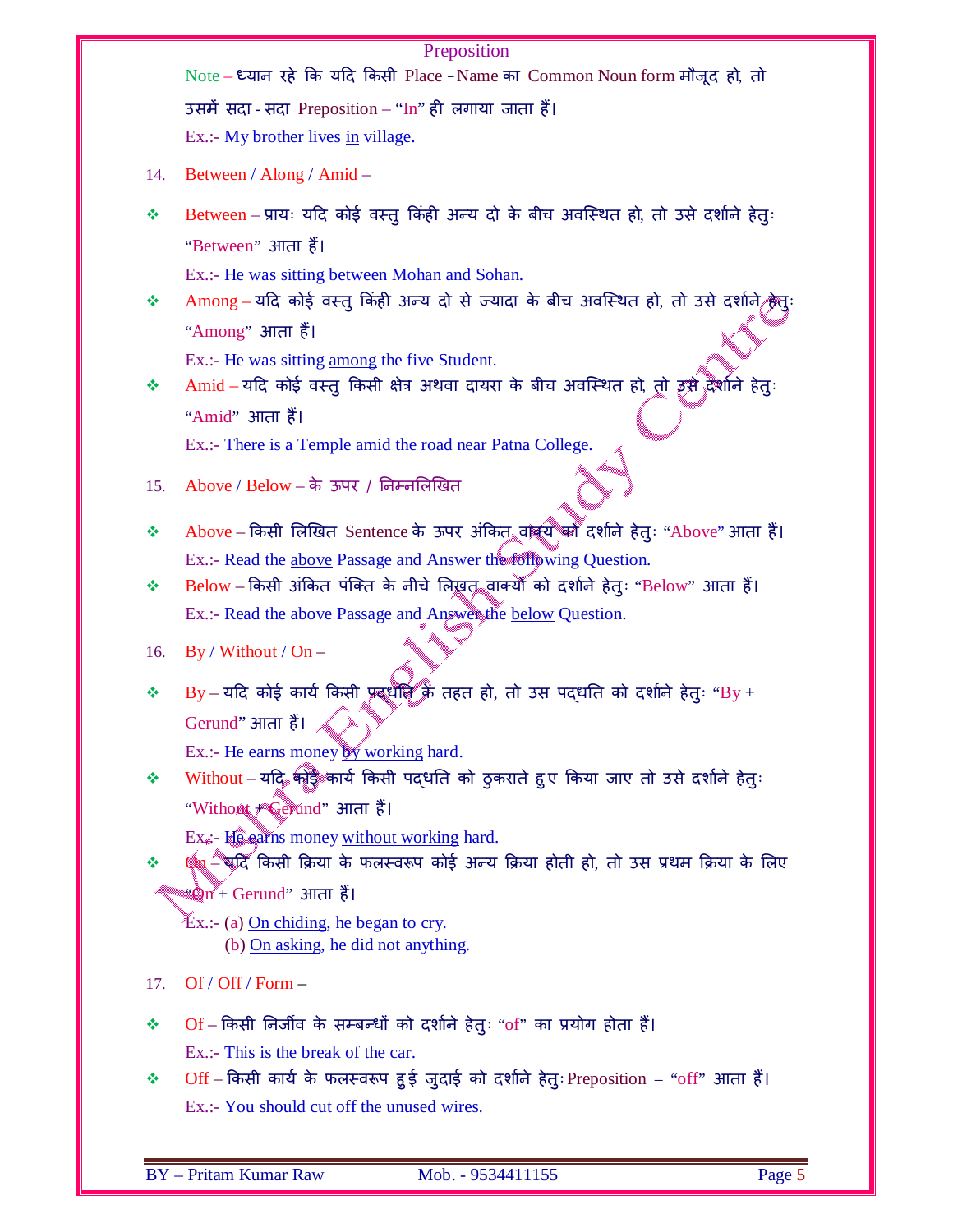|     | Preposition                                                                               |  |  |  |  |  |  |
|-----|-------------------------------------------------------------------------------------------|--|--|--|--|--|--|
| ❖   | From – किसी वस्तु से किसी अन्य की जुदाई को दर्शाने हेतुः "From" आता हैं।                  |  |  |  |  |  |  |
|     | Ex.:- He is coming from Delhi.                                                            |  |  |  |  |  |  |
| 18. | Over / $Under -$                                                                          |  |  |  |  |  |  |
| ❖   | Over – किसी वस्तु का किसी निर्धारित क्षेत्र अथवा दायरा से अधिक होना दर्शाने हेतुः "Over"  |  |  |  |  |  |  |
|     | आता हैं।                                                                                  |  |  |  |  |  |  |
|     | Ex.:- He was not selected due to <u>over</u> age.                                         |  |  |  |  |  |  |
| ❖   | Under – किसी वस्तु का किसी निर्धारित क्षेत्र अथवा सीमा से कम होना दर्शाने हेतुः "Under"   |  |  |  |  |  |  |
|     | आता हैं।                                                                                  |  |  |  |  |  |  |
|     | Ex.:- He was not selected due to <u>under</u> age.                                        |  |  |  |  |  |  |
| 19. | Under / Out of / Beneath -                                                                |  |  |  |  |  |  |
| ❖   | Under - यदि कोई वस्तु अथवा व्यक्ति, किसी के अधीन अथवा किसी दायरें के अंदर हो, तो          |  |  |  |  |  |  |
|     | उसे दर्शाने हेतुः "Under" आता हैं।                                                        |  |  |  |  |  |  |
|     | Ex.:- (a) The Situation is <u>under</u> control now.                                      |  |  |  |  |  |  |
|     | (b) He is working <u>under</u> a new Boss.                                                |  |  |  |  |  |  |
| ❖   | Out of - कोई व्यक्ति या वस्तु किसी दायरा अथवा क्षमता के बाहर चली जाए, तो उसे दर्शाने      |  |  |  |  |  |  |
|     | हेतुः "Out of" आता हैं।                                                                   |  |  |  |  |  |  |
|     | Ex.:- The Situation is <u>out of</u> control now.                                         |  |  |  |  |  |  |
| ❖   | Beneath – किसी मामले में किसी से, किसी का कम होना दर्शाने हेतुः "Beneath" आता हैं।        |  |  |  |  |  |  |
|     | Ex.:- India is <b>beneath</b> China in Population.                                        |  |  |  |  |  |  |
| 20. | Till / Up to / During $-$                                                                 |  |  |  |  |  |  |
| ❖   | Till – किसी निर्धारित समय तक की अवधि को दर्शाने हेतुः "Till" का प्रयोग तब करते हैं,       |  |  |  |  |  |  |
|     | जब उसका Time, Point of Time के रूप में हो।                                                |  |  |  |  |  |  |
|     | Ex.:- I shall stay here till Monday.                                                      |  |  |  |  |  |  |
| ❖   | During - किसी कार्य के लिए दिये गए समय के शुरुआत से लेकर उसके अंत तक के सम्पूर्ण          |  |  |  |  |  |  |
|     | अवधि के थोग को दर्शाने हेतुः "During" आता हैं।                                            |  |  |  |  |  |  |
|     | Ex.: Tcould not see you during the Navratra.                                              |  |  |  |  |  |  |
| ❖   | $Up$ to $\angle$ किसी निर्धारित समय तक की अवधि को दर्शाने हेतुः "Up to" का प्रयोग तब होता |  |  |  |  |  |  |
|     | हैं, जब उसका Time, Period of Time के रूप में मौजूद हो।                                    |  |  |  |  |  |  |
|     | Ex.:- I will stay here <u>up to</u> ten days.                                             |  |  |  |  |  |  |
| 21. | In / Within $-$                                                                           |  |  |  |  |  |  |
| ❖   | In – यदि किसी कार्य के लिए दिये गए समय सीमा का कार्य में पूरी तरह से प्रयोग कर लिया       |  |  |  |  |  |  |
|     | जाए, तो उसे दर्शाने हेतुः "In" आता हैं।                                                   |  |  |  |  |  |  |
|     |                                                                                           |  |  |  |  |  |  |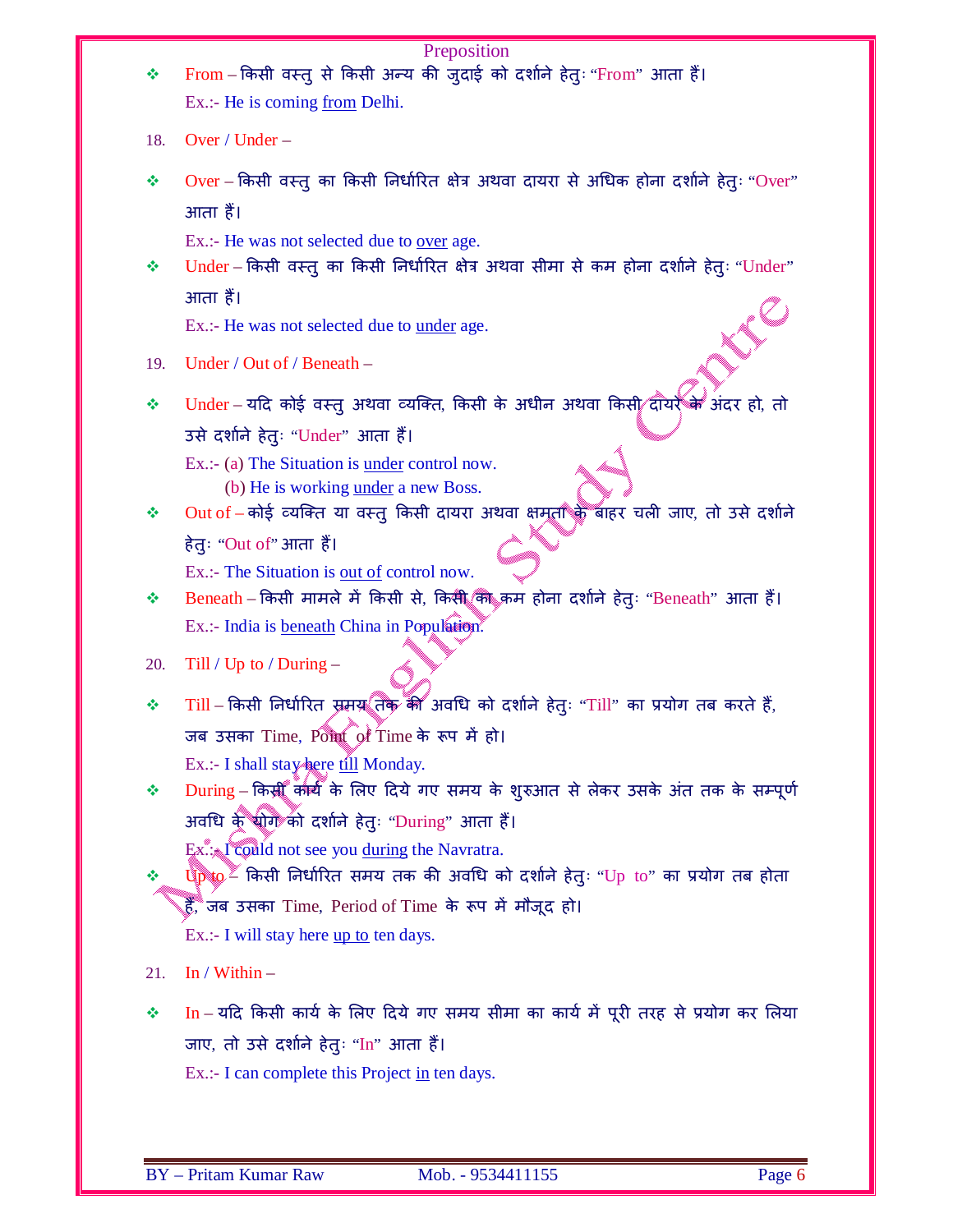| ❖   | Preposition<br>Within - यदि किसी कार्य के लिए दिये गए समय - सीमा से कुछ समय बच जाए, तो उसे |
|-----|--------------------------------------------------------------------------------------------|
|     | दर्शाने हेतुः "Within" आता हैं।                                                            |
|     | Ex.:- I can complete this Project within ten days.                                         |
|     |                                                                                            |
| 22. | Than / To / of / Among $-$                                                                 |
| ❖   | Than - प्रायः तुलनात्मक भाव में किसी Comparative Form के बाद Preposition - "Than"          |
|     | आता हैं।                                                                                   |
|     | Ex.:- Ram is smarter than Shyam.                                                           |
| ❖   | To – Comparative Form जिसका अंत "or" से होता हो, उसके साथ Preposition – "To                |
|     | आता हैं।                                                                                   |
|     | Ex.:- He is senior to me.                                                                  |
| ❖   | Of - यदि Comparative Form के तहत तुलना 1:2 का हो, तो Comparative Form के बाद               |
|     | Preposition – "of" आता हैं।                                                                |
|     | Ex.:- Ram is the taller of Mohan and Sohan.                                                |
| ❖   | Among - किसी Superlative Form का दायरा दर्शाने हेतुः उसके बाद "Among" का प्रयोग            |
|     | होता हैं।                                                                                  |
|     | Ex.:- Ram is the tallest among all the student of my class.                                |
| 23. | For / Since / By / Before / From -                                                         |
| ❖   | For - किसी Present अथवा Past Tense के Perfect तथा Perfect Continuous Form समय को           |
|     | दर्शाने हेतुः "For" का प्रयोग तब होता है, जब इसका समय Period of Time में हो।               |
|     | Ex.:- He has been playing Cricket for ten days.                                            |
| ❖   | Since - किसी Present अथवा Past Tense के Perfect तथा Perfect Continuous Form में            |
|     | समय को दर्शाने हेतु: "Since" का प्रयोग तब होता हैं, जब उसका समय Point of Time हो।          |
|     | Ex.:- He has been playing Cricket since Morning.                                           |
| ❖   | By - किसी Future Perfect Structure में समय को दर्शाने हेतुः "Before" का प्रयोग तब होता     |
|     | हैं, जब कोई कार्य किसी निर्धारित समय से पहले पूरा हो जाता हैं।                             |
|     | $Ex_{\ast}$ : He will have played Cricket by Monday.                                       |
| ❖   | Before - किसी Future Perfect Structure में समय को दर्शाने हेतुः "Before" का प्रयोग तब      |
|     | होता हैं, जब कोई कार्य किसी निर्धारित समय से पहले पूरा हो जाता हैं।                        |
|     | Ex.:- He will have completed the task before Monday.                                       |
| ❖   | From – किसी Future Perfect Continuous Structure में समय को दर्शाने हेतुः "From" का         |
|     | प्रयोग तब होता हैं, जब कोई घटना भविष्य में शुरू होकर आगे की ओर जारी रहें।                  |
|     | Ex.:- He will have been playing Cricket from Monday.                                       |
| 24. | Through / From $-$                                                                         |
| ❖   | Through – किसी कार्य के माध्यम को दर्शाने हेतुः "Through" आता हैं।                         |
|     | Ex.:- He got admission through Donation.                                                   |
|     |                                                                                            |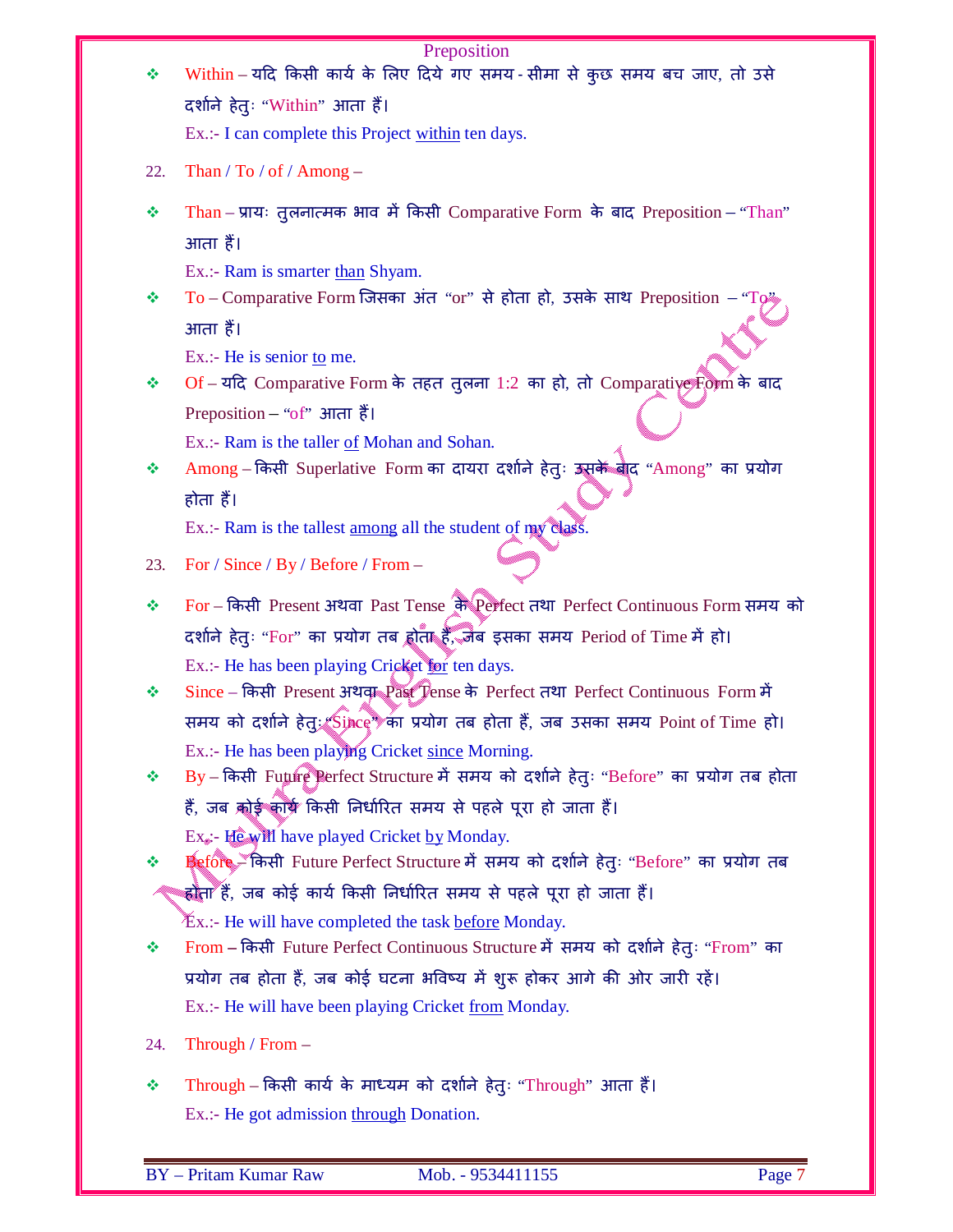| ❖        | Preposition<br>From - किसी दुख के कारण को दर्शाने हेतुः "From" आता हैं।<br>Ex.:- He is suffering from Cancer. |
|----------|---------------------------------------------------------------------------------------------------------------|
| 25.      | Beyond / Unto / In between –                                                                                  |
| ❖        | Beyond – यदि कोई वस्तु किसी निर्धारित क्षेत्र अथवा दायरा से पार चली जाए, तो उसे दर्शाने                       |
|          | हेतुः "Beyond" आता हैं।                                                                                       |
|          | Ex.:- This topic is beyond your thoughts.                                                                     |
| ❖        | Unto - किसी के प्रति कोई भाव दर्शाने हेतुः "Unto" आता हैं।                                                    |
|          | Ex.:- I have a great respect unto my Parents.                                                                 |
| ❖        | In between - यदि एक के बाद कई क्रियाएँ सम्पन्न होती हो, और उन्ही के बीच कोई छोटी                              |
|          | क्रिया शुरू होकर समाप्त हो जाए, तो उसे दर्शाने हेतुः "In between" आता हैं।                                    |
|          | Ex.:- I went to Delhi and visited many Places in between I mate my friend Raju.                               |
| 26.      | $By / In / On -$                                                                                              |
| ❖        | By – यात्रा का वह सार्वजनिक साधन जिसके अंदर बैठकर यात्री यात्रा करे, उसे दर्शाने हेतुः                        |
|          | Preposition – "By" आता हैं।                                                                                   |
|          | Ex.:- He has come by Car.                                                                                     |
| ❖        | In - यात्रा का वह साधन जिसके अंदर बैठकर यात्री यात्रा करे और वह निजी हो, तो उसे दर्शाने                       |
|          | हेतुः Preposition – "In" आता हैं।                                                                             |
|          | Ex.:- He has come in his Toyota Car.                                                                          |
| ❖        | On - यात्रा का वह साधन, जिसके ऊपर बैठकर यात्री उन्मुक्त रूप से यात्रा करे, उसे दर्शाने                        |
|          | हेतुः Preposition - "On" आता हैं।                                                                             |
|          | Ex.:- He has come on an Elephant                                                                              |
| 27.      | About / Against -                                                                                             |
| ❖        | About –                                                                                                       |
| (a)      | किसी आंकड़े के संलिप्ता को दर्शाने हेतुः लगभग के अर्थ में "About" आता हैं।                                    |
|          | Ex.:- He has finished about two-third of this work.                                                           |
| (b)      | किसी के बारें में चर्चा करने हेतुः Preposition - "About" आता हैं।                                             |
|          | <b>Ex.</b> Fre is talking about Poverty.                                                                      |
| ❖<br>(a) | Against-<br>ैक विरुदध                                                                                         |
|          | Ex.:- India fought bravely against China.                                                                     |
| (b)      | यदि कोई वस्तु किसी अन्य के सहारे खड़ा करके रखा जाए, तो उसे दर्शाने हेतुः Preposition –                        |
|          | "Against" आता हैं।                                                                                            |
|          | Ex.:- Don't stand this ladder <u>against</u> the wall.                                                        |
| 28.      | Beside / Besides / Except -                                                                                   |
|          |                                                                                                               |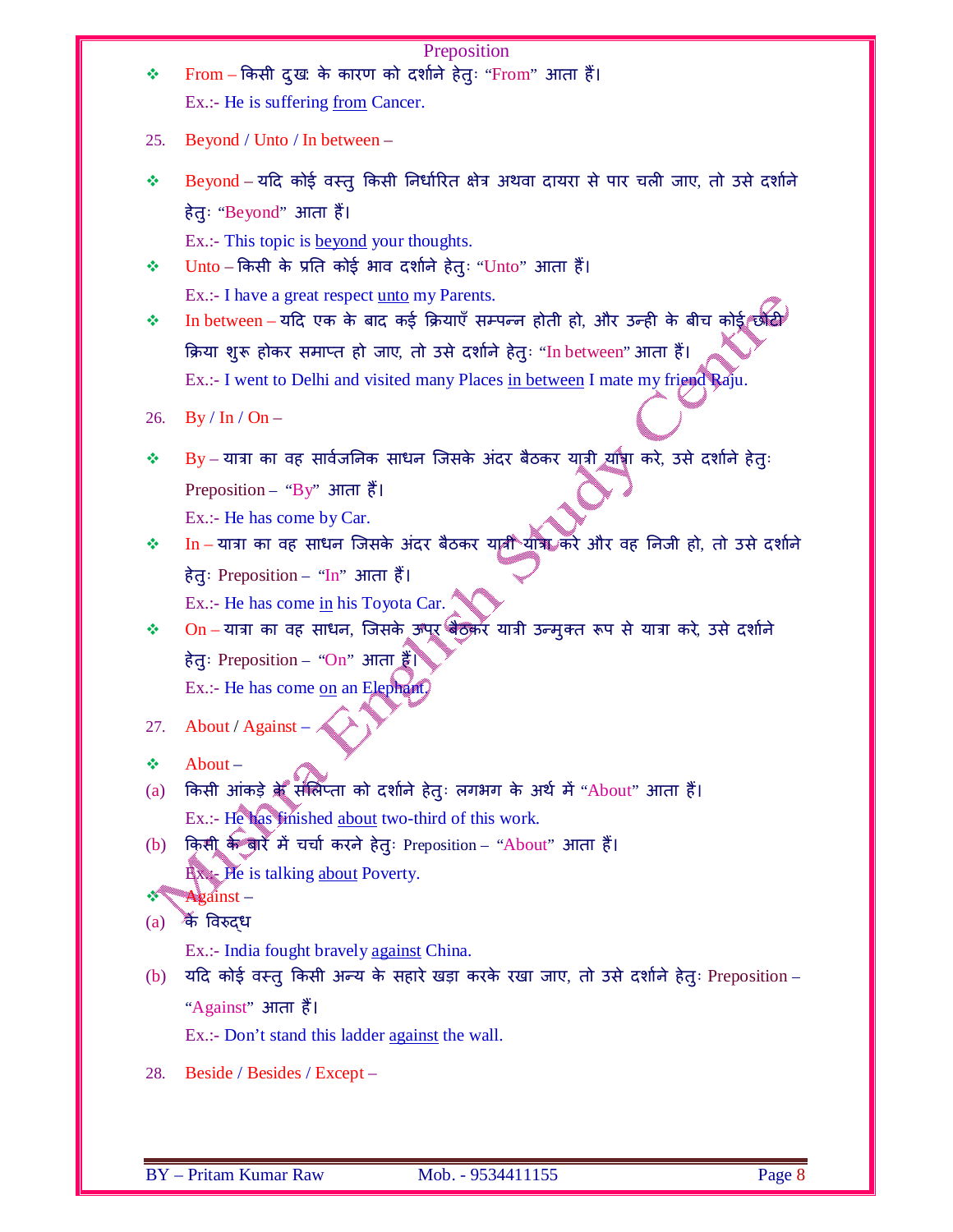| Beside – यदि कोई वस्तु किसी अन्य वस्तु के बगल में अवस्थित हो, तो उसे दर्शाने हेतुः<br>"Beside" आता हैं।<br>Ex.:- There is a Mango tree beside my house.<br>Besides – किसी भीड़ या समूह में किसी अन्य को विशेष रूप से जोड़ते हुए दर्शाने के लिए<br>"Besides" आता हैं।<br>Ex.:- There were ten other Persons besides Raju on the stage.<br>Except – किसी को अपवादित रूप में दर्शाने हेतुः "Except" आता हैं।<br>Ex.:- No one could go there except Raju.<br>To / Towards -<br>PROFESSION<br>To – किसी सतही गति के लक्ष्य को दर्शाने हेतुः "To" आता हैं।<br>Ex.:- He is going to Delhi.<br>Towards - किसी सतही गति के लक्ष्य तक नहीं, बल्कि लक्ष्य की ओर अग्रसर गति को दर्शाने<br>हेतुः "Towards" आता हैं।<br>Ex.:- This train is going towards Delhi.<br>$Up / Upon / Up$ to / $Upward -$<br>$Up$ – नीचे से ऊपर की ओर गति को दर्शाने हेतु; "Up" आता हैं।<br>Ex.:- Jack and Zill went up the hill.<br>Upon - यदि कोई वस्तु किसी अन्य वस्तु पर छलांग लगा दे और उसके ऊपर पहुँच जाए तो<br>उसे दर्शाने हेतुः "Upon" आता हैं। *<br>$Ex.(-a)$ The cat jumped upon the table.<br>(b) The lion jumped $\mu_0$ the deer.<br>Up to – किसी नीचे से ऊपर की गति के लक्ष्य को दर्शाने हेतुः "Up to" आता हैं।<br>Ex.:- He is going $\frac{up \cdot \phi}{up \cdot \phi}$ the $3^{rd}$ floor.<br>Upward - नीचे से ऊपर की ओर की लक्ष्यहीन गति को दर्शाने हेतुः "Upward" आता हैं।<br>Ex.:- The vapor is going upward.<br>Down $\sqrt{D}$ Downward –<br>Down⊁ ऊपर से नीचे की ओर की गति को दर्शाने हेतुः "Down" आता हैं।<br><b>Ex.</b> : Jack and Zill come <u>down</u> the hill.<br>$\Delta$ Downward – ऊपर से नीचे की ओर की लक्ष्यहीन गति को दर्शाने हेतुः "Downward" आता $\,$ हैं।<br>Ex.:- The kite is coming downward.<br>During / On / After $-$<br>During – किसी कार्य के लिए दिये गए समय के शुरुआत से लेकर उसके अंत तक के सम्पूर्ण<br>अवधि के योग को दर्शाने हेतुः "During" आता हैं।<br>Ex.:- I could not see you during the Navratra.<br>$On$ – किसी पर किसी की निर्भरता को दर्शाने हेतुः "On" का प्रयोग होता हैं।<br>Ex.:- Everything depends on situation. |     | Preposition                                                 |
|-----------------------------------------------------------------------------------------------------------------------------------------------------------------------------------------------------------------------------------------------------------------------------------------------------------------------------------------------------------------------------------------------------------------------------------------------------------------------------------------------------------------------------------------------------------------------------------------------------------------------------------------------------------------------------------------------------------------------------------------------------------------------------------------------------------------------------------------------------------------------------------------------------------------------------------------------------------------------------------------------------------------------------------------------------------------------------------------------------------------------------------------------------------------------------------------------------------------------------------------------------------------------------------------------------------------------------------------------------------------------------------------------------------------------------------------------------------------------------------------------------------------------------------------------------------------------------------------------------------------------------------------------------------------------------------------------------------------------------------------------------------------------------------------------------------------------------------------------------------------------------------------------------------------------------------------------------------------------------------------------------------------------------------------------|-----|-------------------------------------------------------------|
|                                                                                                                                                                                                                                                                                                                                                                                                                                                                                                                                                                                                                                                                                                                                                                                                                                                                                                                                                                                                                                                                                                                                                                                                                                                                                                                                                                                                                                                                                                                                                                                                                                                                                                                                                                                                                                                                                                                                                                                                                                               | ÷   |                                                             |
|                                                                                                                                                                                                                                                                                                                                                                                                                                                                                                                                                                                                                                                                                                                                                                                                                                                                                                                                                                                                                                                                                                                                                                                                                                                                                                                                                                                                                                                                                                                                                                                                                                                                                                                                                                                                                                                                                                                                                                                                                                               |     |                                                             |
|                                                                                                                                                                                                                                                                                                                                                                                                                                                                                                                                                                                                                                                                                                                                                                                                                                                                                                                                                                                                                                                                                                                                                                                                                                                                                                                                                                                                                                                                                                                                                                                                                                                                                                                                                                                                                                                                                                                                                                                                                                               |     |                                                             |
|                                                                                                                                                                                                                                                                                                                                                                                                                                                                                                                                                                                                                                                                                                                                                                                                                                                                                                                                                                                                                                                                                                                                                                                                                                                                                                                                                                                                                                                                                                                                                                                                                                                                                                                                                                                                                                                                                                                                                                                                                                               | ❖   |                                                             |
|                                                                                                                                                                                                                                                                                                                                                                                                                                                                                                                                                                                                                                                                                                                                                                                                                                                                                                                                                                                                                                                                                                                                                                                                                                                                                                                                                                                                                                                                                                                                                                                                                                                                                                                                                                                                                                                                                                                                                                                                                                               |     |                                                             |
|                                                                                                                                                                                                                                                                                                                                                                                                                                                                                                                                                                                                                                                                                                                                                                                                                                                                                                                                                                                                                                                                                                                                                                                                                                                                                                                                                                                                                                                                                                                                                                                                                                                                                                                                                                                                                                                                                                                                                                                                                                               |     |                                                             |
|                                                                                                                                                                                                                                                                                                                                                                                                                                                                                                                                                                                                                                                                                                                                                                                                                                                                                                                                                                                                                                                                                                                                                                                                                                                                                                                                                                                                                                                                                                                                                                                                                                                                                                                                                                                                                                                                                                                                                                                                                                               | ❖   |                                                             |
|                                                                                                                                                                                                                                                                                                                                                                                                                                                                                                                                                                                                                                                                                                                                                                                                                                                                                                                                                                                                                                                                                                                                                                                                                                                                                                                                                                                                                                                                                                                                                                                                                                                                                                                                                                                                                                                                                                                                                                                                                                               |     |                                                             |
|                                                                                                                                                                                                                                                                                                                                                                                                                                                                                                                                                                                                                                                                                                                                                                                                                                                                                                                                                                                                                                                                                                                                                                                                                                                                                                                                                                                                                                                                                                                                                                                                                                                                                                                                                                                                                                                                                                                                                                                                                                               | 29. |                                                             |
|                                                                                                                                                                                                                                                                                                                                                                                                                                                                                                                                                                                                                                                                                                                                                                                                                                                                                                                                                                                                                                                                                                                                                                                                                                                                                                                                                                                                                                                                                                                                                                                                                                                                                                                                                                                                                                                                                                                                                                                                                                               | ❖   |                                                             |
|                                                                                                                                                                                                                                                                                                                                                                                                                                                                                                                                                                                                                                                                                                                                                                                                                                                                                                                                                                                                                                                                                                                                                                                                                                                                                                                                                                                                                                                                                                                                                                                                                                                                                                                                                                                                                                                                                                                                                                                                                                               |     |                                                             |
|                                                                                                                                                                                                                                                                                                                                                                                                                                                                                                                                                                                                                                                                                                                                                                                                                                                                                                                                                                                                                                                                                                                                                                                                                                                                                                                                                                                                                                                                                                                                                                                                                                                                                                                                                                                                                                                                                                                                                                                                                                               | ❖   |                                                             |
|                                                                                                                                                                                                                                                                                                                                                                                                                                                                                                                                                                                                                                                                                                                                                                                                                                                                                                                                                                                                                                                                                                                                                                                                                                                                                                                                                                                                                                                                                                                                                                                                                                                                                                                                                                                                                                                                                                                                                                                                                                               |     |                                                             |
|                                                                                                                                                                                                                                                                                                                                                                                                                                                                                                                                                                                                                                                                                                                                                                                                                                                                                                                                                                                                                                                                                                                                                                                                                                                                                                                                                                                                                                                                                                                                                                                                                                                                                                                                                                                                                                                                                                                                                                                                                                               |     |                                                             |
|                                                                                                                                                                                                                                                                                                                                                                                                                                                                                                                                                                                                                                                                                                                                                                                                                                                                                                                                                                                                                                                                                                                                                                                                                                                                                                                                                                                                                                                                                                                                                                                                                                                                                                                                                                                                                                                                                                                                                                                                                                               | 30. |                                                             |
|                                                                                                                                                                                                                                                                                                                                                                                                                                                                                                                                                                                                                                                                                                                                                                                                                                                                                                                                                                                                                                                                                                                                                                                                                                                                                                                                                                                                                                                                                                                                                                                                                                                                                                                                                                                                                                                                                                                                                                                                                                               | ❖   |                                                             |
|                                                                                                                                                                                                                                                                                                                                                                                                                                                                                                                                                                                                                                                                                                                                                                                                                                                                                                                                                                                                                                                                                                                                                                                                                                                                                                                                                                                                                                                                                                                                                                                                                                                                                                                                                                                                                                                                                                                                                                                                                                               |     |                                                             |
|                                                                                                                                                                                                                                                                                                                                                                                                                                                                                                                                                                                                                                                                                                                                                                                                                                                                                                                                                                                                                                                                                                                                                                                                                                                                                                                                                                                                                                                                                                                                                                                                                                                                                                                                                                                                                                                                                                                                                                                                                                               | ❖   |                                                             |
|                                                                                                                                                                                                                                                                                                                                                                                                                                                                                                                                                                                                                                                                                                                                                                                                                                                                                                                                                                                                                                                                                                                                                                                                                                                                                                                                                                                                                                                                                                                                                                                                                                                                                                                                                                                                                                                                                                                                                                                                                                               |     |                                                             |
|                                                                                                                                                                                                                                                                                                                                                                                                                                                                                                                                                                                                                                                                                                                                                                                                                                                                                                                                                                                                                                                                                                                                                                                                                                                                                                                                                                                                                                                                                                                                                                                                                                                                                                                                                                                                                                                                                                                                                                                                                                               |     |                                                             |
|                                                                                                                                                                                                                                                                                                                                                                                                                                                                                                                                                                                                                                                                                                                                                                                                                                                                                                                                                                                                                                                                                                                                                                                                                                                                                                                                                                                                                                                                                                                                                                                                                                                                                                                                                                                                                                                                                                                                                                                                                                               |     |                                                             |
|                                                                                                                                                                                                                                                                                                                                                                                                                                                                                                                                                                                                                                                                                                                                                                                                                                                                                                                                                                                                                                                                                                                                                                                                                                                                                                                                                                                                                                                                                                                                                                                                                                                                                                                                                                                                                                                                                                                                                                                                                                               | ❖   |                                                             |
|                                                                                                                                                                                                                                                                                                                                                                                                                                                                                                                                                                                                                                                                                                                                                                                                                                                                                                                                                                                                                                                                                                                                                                                                                                                                                                                                                                                                                                                                                                                                                                                                                                                                                                                                                                                                                                                                                                                                                                                                                                               |     |                                                             |
|                                                                                                                                                                                                                                                                                                                                                                                                                                                                                                                                                                                                                                                                                                                                                                                                                                                                                                                                                                                                                                                                                                                                                                                                                                                                                                                                                                                                                                                                                                                                                                                                                                                                                                                                                                                                                                                                                                                                                                                                                                               | ❖   |                                                             |
|                                                                                                                                                                                                                                                                                                                                                                                                                                                                                                                                                                                                                                                                                                                                                                                                                                                                                                                                                                                                                                                                                                                                                                                                                                                                                                                                                                                                                                                                                                                                                                                                                                                                                                                                                                                                                                                                                                                                                                                                                                               |     |                                                             |
|                                                                                                                                                                                                                                                                                                                                                                                                                                                                                                                                                                                                                                                                                                                                                                                                                                                                                                                                                                                                                                                                                                                                                                                                                                                                                                                                                                                                                                                                                                                                                                                                                                                                                                                                                                                                                                                                                                                                                                                                                                               | 31. |                                                             |
|                                                                                                                                                                                                                                                                                                                                                                                                                                                                                                                                                                                                                                                                                                                                                                                                                                                                                                                                                                                                                                                                                                                                                                                                                                                                                                                                                                                                                                                                                                                                                                                                                                                                                                                                                                                                                                                                                                                                                                                                                                               | ❖   |                                                             |
|                                                                                                                                                                                                                                                                                                                                                                                                                                                                                                                                                                                                                                                                                                                                                                                                                                                                                                                                                                                                                                                                                                                                                                                                                                                                                                                                                                                                                                                                                                                                                                                                                                                                                                                                                                                                                                                                                                                                                                                                                                               |     |                                                             |
|                                                                                                                                                                                                                                                                                                                                                                                                                                                                                                                                                                                                                                                                                                                                                                                                                                                                                                                                                                                                                                                                                                                                                                                                                                                                                                                                                                                                                                                                                                                                                                                                                                                                                                                                                                                                                                                                                                                                                                                                                                               | ÷   |                                                             |
|                                                                                                                                                                                                                                                                                                                                                                                                                                                                                                                                                                                                                                                                                                                                                                                                                                                                                                                                                                                                                                                                                                                                                                                                                                                                                                                                                                                                                                                                                                                                                                                                                                                                                                                                                                                                                                                                                                                                                                                                                                               |     |                                                             |
|                                                                                                                                                                                                                                                                                                                                                                                                                                                                                                                                                                                                                                                                                                                                                                                                                                                                                                                                                                                                                                                                                                                                                                                                                                                                                                                                                                                                                                                                                                                                                                                                                                                                                                                                                                                                                                                                                                                                                                                                                                               | 32. |                                                             |
|                                                                                                                                                                                                                                                                                                                                                                                                                                                                                                                                                                                                                                                                                                                                                                                                                                                                                                                                                                                                                                                                                                                                                                                                                                                                                                                                                                                                                                                                                                                                                                                                                                                                                                                                                                                                                                                                                                                                                                                                                                               | ❖   |                                                             |
|                                                                                                                                                                                                                                                                                                                                                                                                                                                                                                                                                                                                                                                                                                                                                                                                                                                                                                                                                                                                                                                                                                                                                                                                                                                                                                                                                                                                                                                                                                                                                                                                                                                                                                                                                                                                                                                                                                                                                                                                                                               |     |                                                             |
|                                                                                                                                                                                                                                                                                                                                                                                                                                                                                                                                                                                                                                                                                                                                                                                                                                                                                                                                                                                                                                                                                                                                                                                                                                                                                                                                                                                                                                                                                                                                                                                                                                                                                                                                                                                                                                                                                                                                                                                                                                               |     |                                                             |
|                                                                                                                                                                                                                                                                                                                                                                                                                                                                                                                                                                                                                                                                                                                                                                                                                                                                                                                                                                                                                                                                                                                                                                                                                                                                                                                                                                                                                                                                                                                                                                                                                                                                                                                                                                                                                                                                                                                                                                                                                                               | ❖   |                                                             |
|                                                                                                                                                                                                                                                                                                                                                                                                                                                                                                                                                                                                                                                                                                                                                                                                                                                                                                                                                                                                                                                                                                                                                                                                                                                                                                                                                                                                                                                                                                                                                                                                                                                                                                                                                                                                                                                                                                                                                                                                                                               |     |                                                             |
|                                                                                                                                                                                                                                                                                                                                                                                                                                                                                                                                                                                                                                                                                                                                                                                                                                                                                                                                                                                                                                                                                                                                                                                                                                                                                                                                                                                                                                                                                                                                                                                                                                                                                                                                                                                                                                                                                                                                                                                                                                               |     | <b>BY</b> - Pritam Kumar Raw<br>Page 9<br>Mob. - 9534411155 |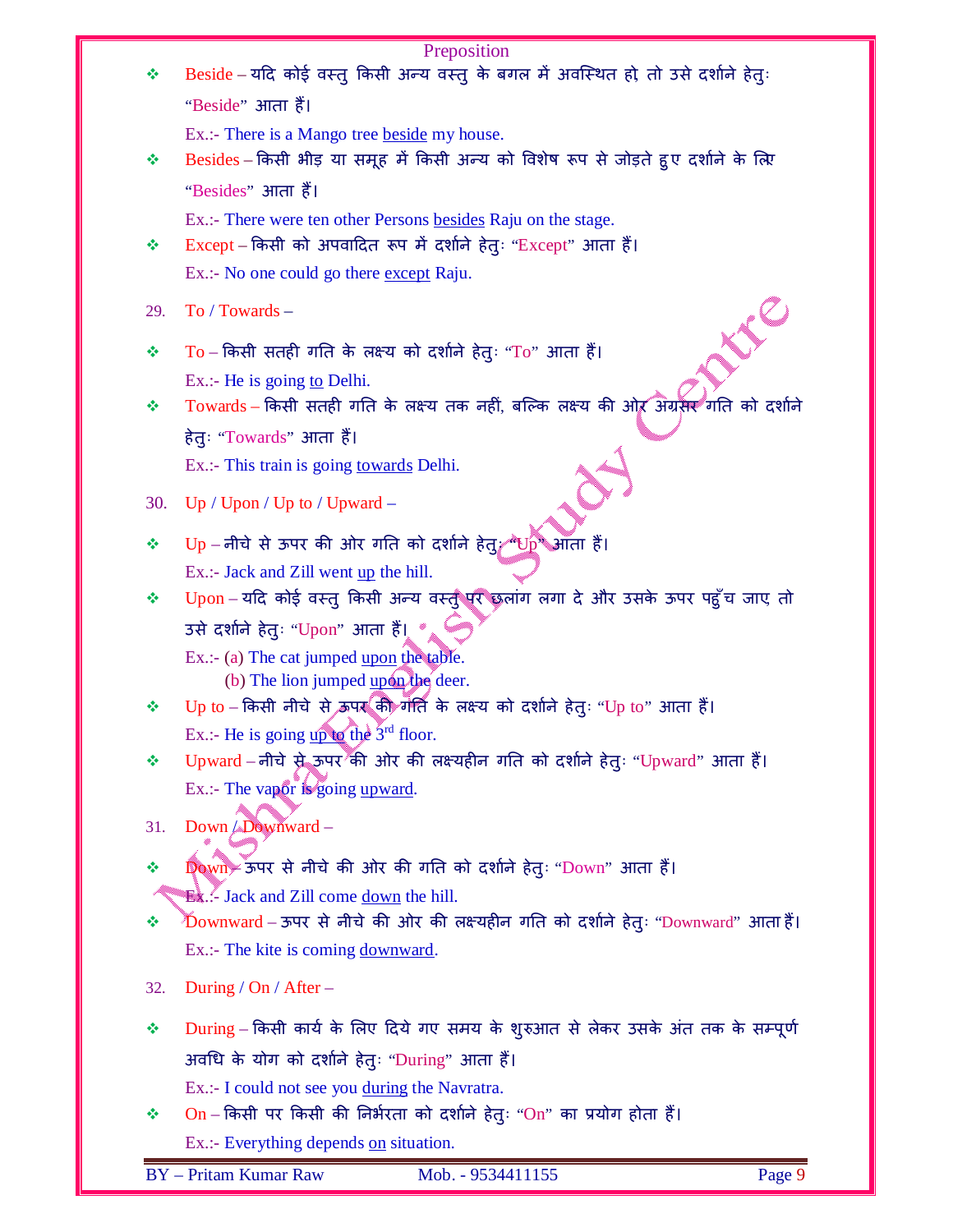| ❖   | Preposition<br>After – किसी निर्धारित समय के बाद की अवधि को दर्शाने हेतुः "After" आता हैं।                                       |
|-----|----------------------------------------------------------------------------------------------------------------------------------|
|     | Ex.:- You can't see me after Monday.                                                                                             |
|     |                                                                                                                                  |
| 33. | Below / Above -                                                                                                                  |
| ❖   | Below – किसी वस्तु अथवा आंकड़े का किसी सीमा से कम होना दर्शाने के लिए "Below"                                                    |
|     | आता हैं।                                                                                                                         |
|     | Ex.:- We are living below the Poverty line.                                                                                      |
| ❖   | Above–किसी वस्तु अथवा आंकड़े का किसी निर्धारित सीमा से ज्यादा होना दर्शाने के लिए                                                |
|     | "Above" आता हैं।                                                                                                                 |
|     | Ex.:- You will get above your expectation.                                                                                       |
| 34. | Inside / Outside -                                                                                                               |
|     |                                                                                                                                  |
| ❖   | Inside - यदि कोई वस्तु या व्यक्ति किसी क्षेत्र अथवा दायरे के अंदर ही और वह बाहर वाले                                             |
|     | को दिखाई न दें, तो उसके संबोधन के लिए बाहर वाला "Inside" का प्रयोग करता हैं।                                                     |
|     | Ex.:- Someone is crime inside the village.<br>Outside - यदि कोई वस्तु किसी अन्य क्षेत्र अथवा दायरे के बाहर हो और वह अंदर वाले को |
| ❖   |                                                                                                                                  |
|     | दिखाई न दे रहा हो, तो उसे दर्शाने हेतुः अंदर वाला "Outside" का प्रयोग करता हैं।                                                  |
|     | Ex.:- Some is crime outside the building.                                                                                        |
| 35. | At / By / Near $-$                                                                                                               |
| ❖   | At - यदि कोई वस्तु किसी अन्य वस्तु के बेहद नजदीक मौजूद हो तो उसे दर्शाने हेतुः "At"                                              |
|     | आता हैं।                                                                                                                         |
|     | Ex.:- Someone is standing at the door.                                                                                           |
| ❖   | By - यदि कोई वस्तु किसी अन्य वस्तु के नजदीक कुछ दूरी पर अवस्थित हो, तो उसे दर्शाने                                               |
|     | हेतुः "By" आता हैं।                                                                                                              |
|     | Ex.:- There is a garden by my building in the village.                                                                           |
| ❖   | Near - यूदि कोई वस्तु किसी अन्य से कुछ दूरी पर अवस्थित हो परंतु नजदीक का भाव                                                     |
|     | दर्शाना हो, तो Preposition - "Near" आता हैं।                                                                                     |
|     | Ex.: <sup>2</sup> Faridabad is located near Delhi.                                                                               |
| 36. | $\rightarrow$ Facing / Opposite / Before / In front of –                                                                         |
| ❖   | Facing - यदि कोई दो व्यक्ति एक - दूसरे के सम्मुख मौजूद हो तो उसे दर्शाने हेतुः "Facing"                                          |
|     | आता हैं।                                                                                                                         |
|     | Ex.:- I was sitting <u>facing</u> the Interviewer in Exam.                                                                       |
| ❖   | Opposite – यदि कोई दो भवन एक - दूसरे के ठीक आमने - सामने मौजूद हो, तो उसे दर्शाने                                                |
|     | हेतुः "Opposite" आता हैं।                                                                                                        |
|     | Ex.:- Patna Market is located opposite PMCH.                                                                                     |
| ❖   | Before - किसी के सामने के हुई घटना या वृतांत को दर्शाने हेतुः "Before" आता हैं।                                                  |
|     | Ex.:- Everything happened before my eyes.                                                                                        |
|     | <b>BY</b> - Pritam Kumar Raw<br>Page 10<br>Mob. - 9534411155                                                                     |
|     |                                                                                                                                  |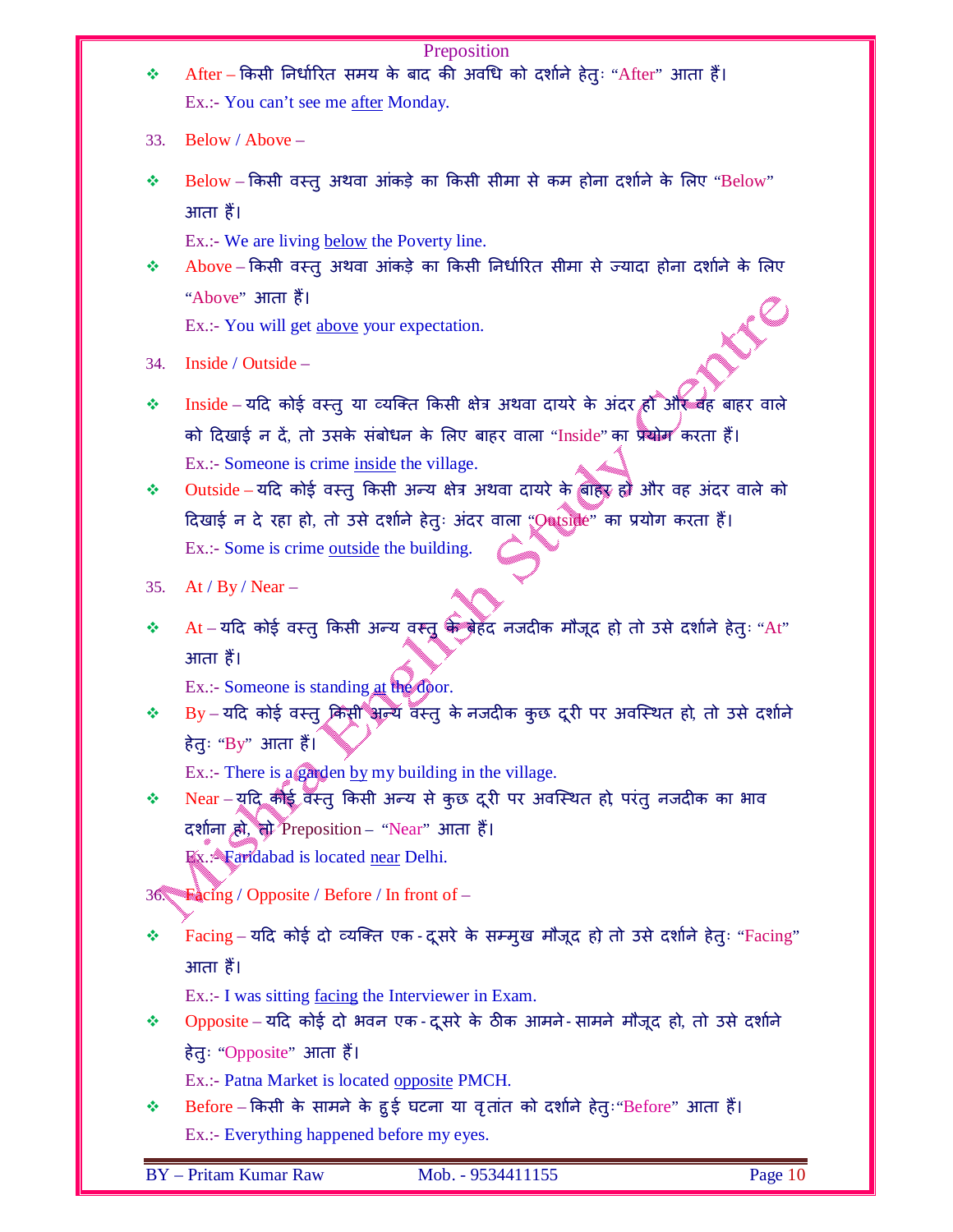|        |                                                                                                                   | Preposition<br>In front of – किसी व्यक्ति अथवा स्थान के सामने के स्थित दृश्य या परिदृश्य को दर्शाने हेतुः |                                                          |     |                                                                                          |  |  |  |  |
|--------|-------------------------------------------------------------------------------------------------------------------|-----------------------------------------------------------------------------------------------------------|----------------------------------------------------------|-----|------------------------------------------------------------------------------------------|--|--|--|--|
|        | "In Front of" आता हैं।                                                                                            |                                                                                                           |                                                          |     |                                                                                          |  |  |  |  |
|        | Ex.:- There is a garden in front of my building.                                                                  |                                                                                                           |                                                          |     |                                                                                          |  |  |  |  |
| 37.    | But / Opposite $-$                                                                                                |                                                                                                           |                                                          |     |                                                                                          |  |  |  |  |
|        |                                                                                                                   |                                                                                                           |                                                          |     |                                                                                          |  |  |  |  |
| ❖      |                                                                                                                   |                                                                                                           |                                                          |     | But – Preposition के रूप में यह "के सिवा" अथवा "के अलावा" के अर्थ में प्रयुक्त होता हैं। |  |  |  |  |
|        | Ex.:- There is nothing but water.<br>Opposite - किसी के विरुद्ध कोई कदम उठाना अथवा के विपरीत का भाव दर्शाने हेतुः |                                                                                                           |                                                          |     |                                                                                          |  |  |  |  |
| ÷      |                                                                                                                   |                                                                                                           |                                                          |     |                                                                                          |  |  |  |  |
|        | "Against" के अर्थ में भी "Opposite" आता हैं।                                                                      |                                                                                                           |                                                          |     |                                                                                          |  |  |  |  |
|        | Ex.:- You can't do anything opposite me.                                                                          |                                                                                                           |                                                          |     | KENT OF STRAIN                                                                           |  |  |  |  |
|        |                                                                                                                   |                                                                                                           | $\triangle$ Special Uses of Preposition $\triangleright$ |     |                                                                                          |  |  |  |  |
|        |                                                                                                                   |                                                                                                           | $\langle$ Die $\rangle$                                  |     |                                                                                          |  |  |  |  |
|        |                                                                                                                   |                                                                                                           |                                                          |     |                                                                                          |  |  |  |  |
|        | <b>Of</b>                                                                                                         | From                                                                                                      | In                                                       | For | After                                                                                    |  |  |  |  |
|        |                                                                                                                   |                                                                                                           |                                                          |     |                                                                                          |  |  |  |  |
| ❖      |                                                                                                                   | Die of – किसी बीमारी से हुई किसी की मौत के लिए "Die" के साथ "of" आता हैं।                                 |                                                          |     |                                                                                          |  |  |  |  |
|        | Ex.:- He died of Cancer.                                                                                          |                                                                                                           |                                                          |     |                                                                                          |  |  |  |  |
| ❖      | Die from - किसी वस्तु के अचानक हुई अलौकिक प्रश्नाव से हुई मौत को दर्शाने हेतुः "Die" के                           |                                                                                                           |                                                          |     |                                                                                          |  |  |  |  |
|        |                                                                                                                   |                                                                                                           |                                                          |     |                                                                                          |  |  |  |  |
|        | साथ "from" आता हैं।                                                                                               |                                                                                                           |                                                          |     |                                                                                          |  |  |  |  |
|        | Ex.:- He died from Radiation.                                                                                     |                                                                                                           |                                                          |     |                                                                                          |  |  |  |  |
|        | Die in - किसी घटना अथवा दुर्घटना में हुई किसी की मौत को दर्शाने हेतुः Die" के साथ                                 |                                                                                                           |                                                          |     |                                                                                          |  |  |  |  |
|        | "in" आता हैं।                                                                                                     |                                                                                                           |                                                          |     |                                                                                          |  |  |  |  |
|        | Ex.:- He died in train accident.                                                                                  |                                                                                                           |                                                          |     |                                                                                          |  |  |  |  |
| ❖<br>❖ |                                                                                                                   |                                                                                                           |                                                          |     |                                                                                          |  |  |  |  |
|        | Die for – किसी मकसद के लिए हुई मौत के लिए "Die for" आता हैं।<br>Ex.:- He died for the welfare of Society.         |                                                                                                           |                                                          |     |                                                                                          |  |  |  |  |
| ❖      | Die after – किसी चीज के लिए बहु त उतावला होना / ललायित होना।                                                      |                                                                                                           |                                                          |     |                                                                                          |  |  |  |  |
|        | Ex.:- He is die after money.                                                                                      |                                                                                                           |                                                          |     |                                                                                          |  |  |  |  |
|        |                                                                                                                   |                                                                                                           |                                                          |     |                                                                                          |  |  |  |  |
|        |                                                                                                                   |                                                                                                           | $\triangleleft$ Made $\triangleright$                    |     |                                                                                          |  |  |  |  |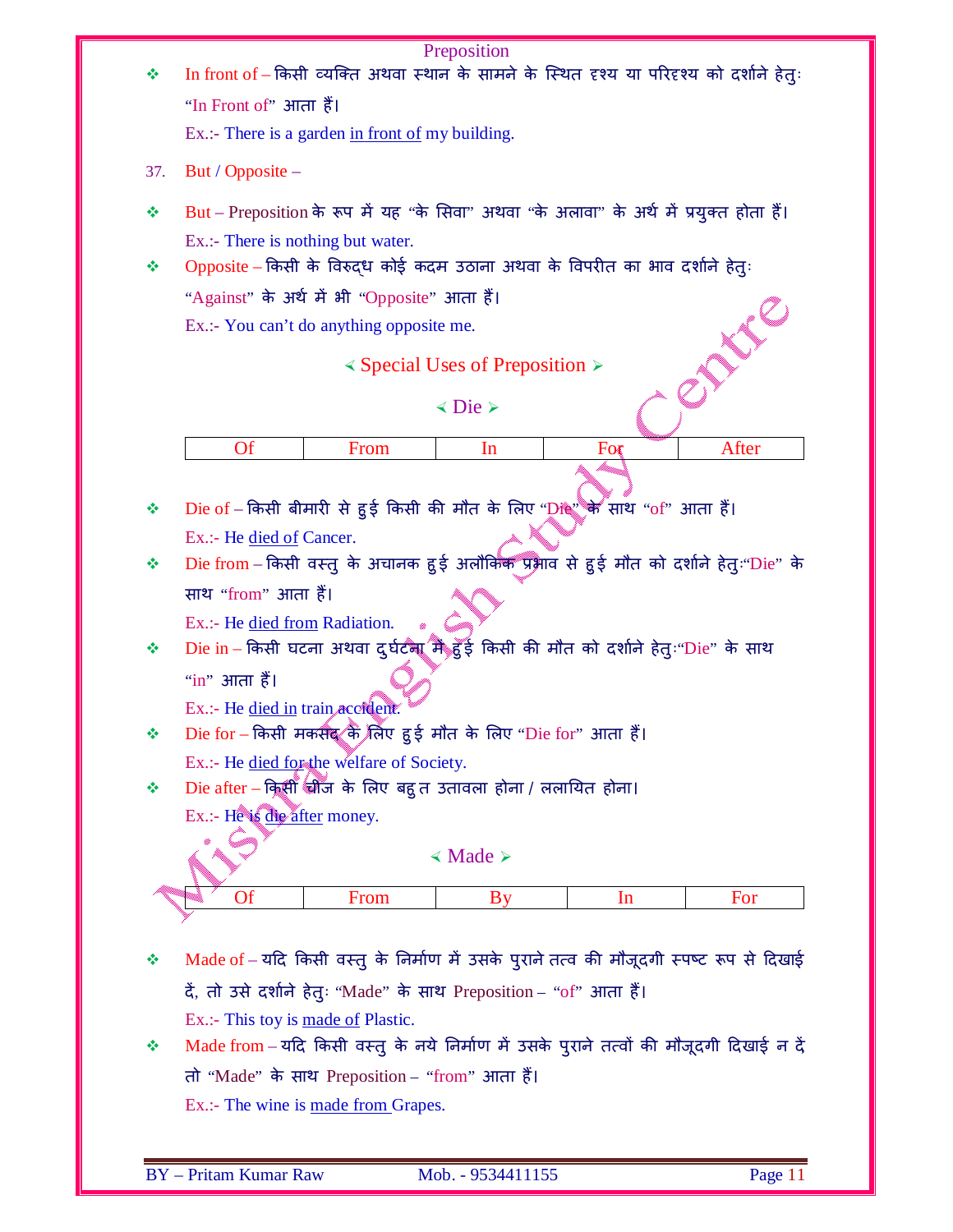|   | Preposition                                                                           |
|---|---------------------------------------------------------------------------------------|
| ❖ | Made by - किसी वस्तु के निर्माणकर्ता को दर्शाने हेतुः "Made" के साथ "by" आता हैं।     |
|   | Ex.:- This statue has been made by a good artist.                                     |
|   |                                                                                       |
| ❖ | Made in – किसी वस्तु के निर्माण स्थली को दर्शाने हेतुः "Made" के साथ "in" आता हैं।    |
|   | Ex.:- This toy is made in China.                                                      |
| ❖ | Made for - किसी वस्तु के निर्माण का उपयोगिता को दर्शाने हेतुः "Made" के साथ "for"     |
|   | आता हैं।                                                                              |
|   | Ex.:- This article is made for domestic use.                                          |
|   |                                                                                       |
|   |                                                                                       |
|   | $\le$ Talk $\ge$                                                                      |
|   |                                                                                       |
|   | Of / About<br><b>To</b><br>With                                                       |
|   |                                                                                       |
|   |                                                                                       |
| ❖ | Talk to - किसी व्यक्ति से बातचीत करना।                                                |
|   | Ex.:- You can talk to Mohan is this matter.                                           |
| ❖ | Talk with - यदि Talk, Noun के रूप में वार्तालाप के अर्थ में आवे, तो किसी से बातचीत के |
|   | लिए "Talk" के साथ "with" आता हैं।                                                     |
|   | Ex.:- You can arranged a talk with Ram.                                               |
| ❖ | Talk of / about - किसी विषय में चर्चा अथवा वर्णन करने हेतुः Talk के साथ Preposition - |
|   |                                                                                       |
|   | "of / about" आता हैं।                                                                 |
|   | Ex.:- We are talking about / of Poverty                                               |
|   | <i>∛</i> Speak ≻                                                                      |
|   |                                                                                       |
|   | Of / About                                                                            |
|   |                                                                                       |
| ❖ | Speak to - किसी व्यक्ति से बातचीत करना।                                               |
|   |                                                                                       |
|   | Ex.:- I can speak to anyone in English.                                               |
| ❖ | Speak of about - किसी के बारे में चर्चा करना।                                         |
|   | Ex.: You should not speak of stealing in court.                                       |
|   | $\triangle$ Agree $\triangleright$                                                    |
|   |                                                                                       |
|   | With<br>To                                                                            |
|   |                                                                                       |
| ❖ | Agree to – किसी के विचार अथवा प्रस्ताव से सहमति।                                      |
|   | Ex.:- He can't agree to your proposal.                                                |
| ❖ | Agree with $-$ किसी व्यक्ति से सहमति।                                                 |
|   | Ex.:- I agree with you in this case.                                                  |
|   |                                                                                       |
|   | $\leq$ Familiar $\geq$                                                                |
|   |                                                                                       |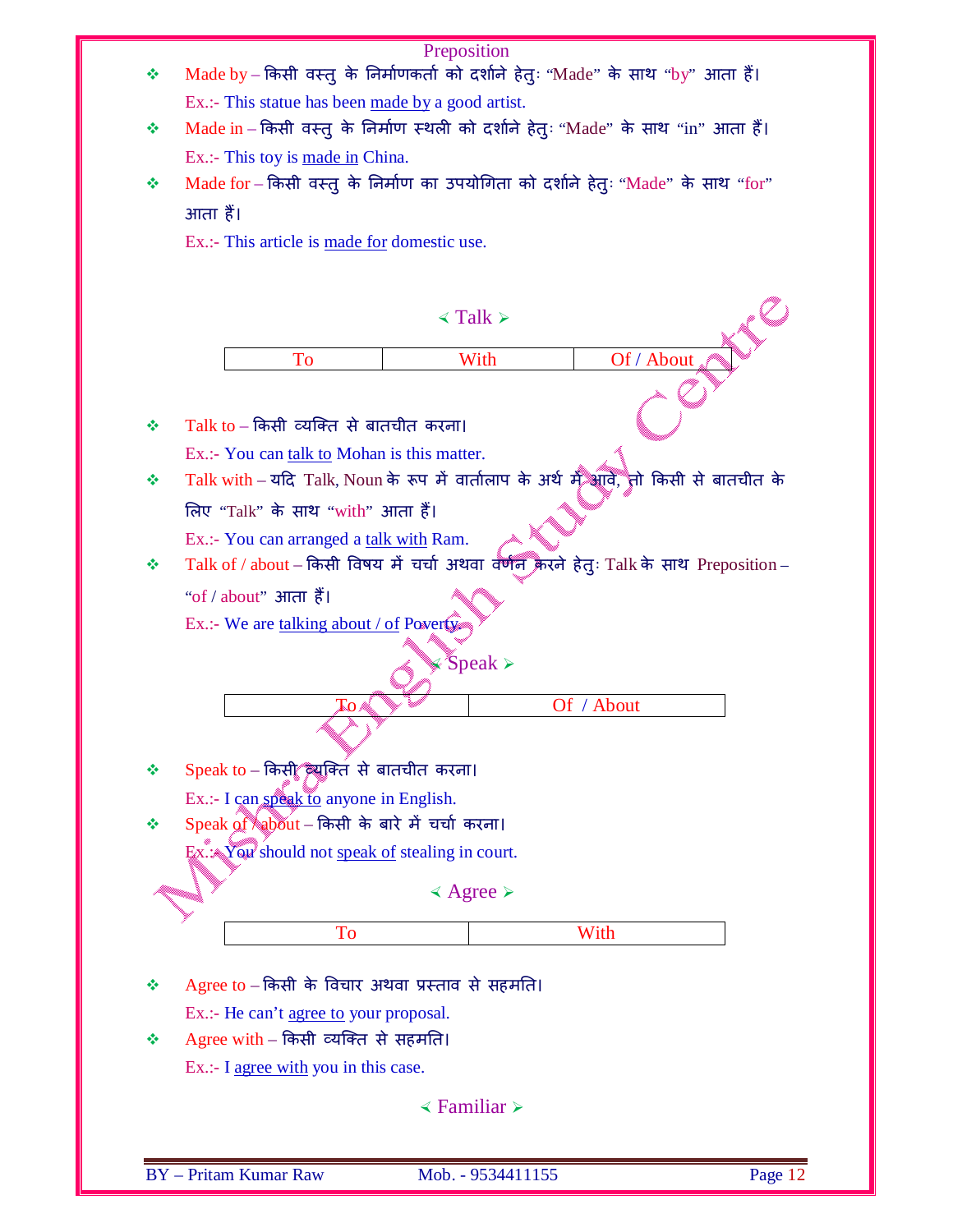| With<br>To                                                          |
|---------------------------------------------------------------------|
|                                                                     |
|                                                                     |
|                                                                     |
| Familiar to $-$ किसी व्यक्ति से अवगत होना।                          |
| Ex.:- I am familiar to Ram.<br>Familiar with – A Condition.         |
| Ex.:- He is familiar with each and every condition.                 |
|                                                                     |
| $\triangle$ Angry / Annoyed $\triangleright$                        |
|                                                                     |
| With<br>At                                                          |
|                                                                     |
| Angry / Annoyed at - किसी के व्यवहार अथवा कार्य से खफा।             |
| Ex.:- He is angry at your misbehavior.                              |
| Angry with - किसी व्यक्ति से खफा।                                   |
| Ex.:- He is angry with me.                                          |
|                                                                     |
| $\triangle$ Answer $\triangleright$                                 |
| To<br>For                                                           |
|                                                                     |
|                                                                     |
| Answer to - किसी व्यक्ति को उत्तरदायी होना।                         |
| Ex.:- You will have to answer to the Boss.                          |
| Answer for – किसी क्षति अथवा श्वाटे के लिए जबावदेही होना।           |
| Ex.:- You will have to answer for this loss.                        |
| $\triangleleft$ Glance $\triangleright$                             |
|                                                                     |
| Over                                                                |
|                                                                     |
| Glance at - किसी पर नजर डालना / को देखना।                           |
|                                                                     |
| $Ex\ddot{\mathbb{R}}$ When I glanced at him, he was dancing.        |
| Glance over - किसी विस्तारित क्षेत्र अथवा दायरा का मुआइना करना।     |
| <b>Ex.:- He glanced over the entire Property and was satisfy.</b>   |
| $≤$ Distinguish $≥$                                                 |
|                                                                     |
| From<br><b>Between</b>                                              |
|                                                                     |
| Distinguish from - किसी मिश्रण से कोई चीज अलग करना।                 |
| Ex.:- I can't distinguish sugar from the mixture of sugar and salt. |
| Distinguish between - दो के बीच अंतर स्पष्ट करना।                   |
| Ex.:- By face we can't distinguish between friend and enemy.        |
|                                                                     |
| <b>BY</b> - Pritam Kumar Raw<br>Page 13<br>Mob. - 9534411155        |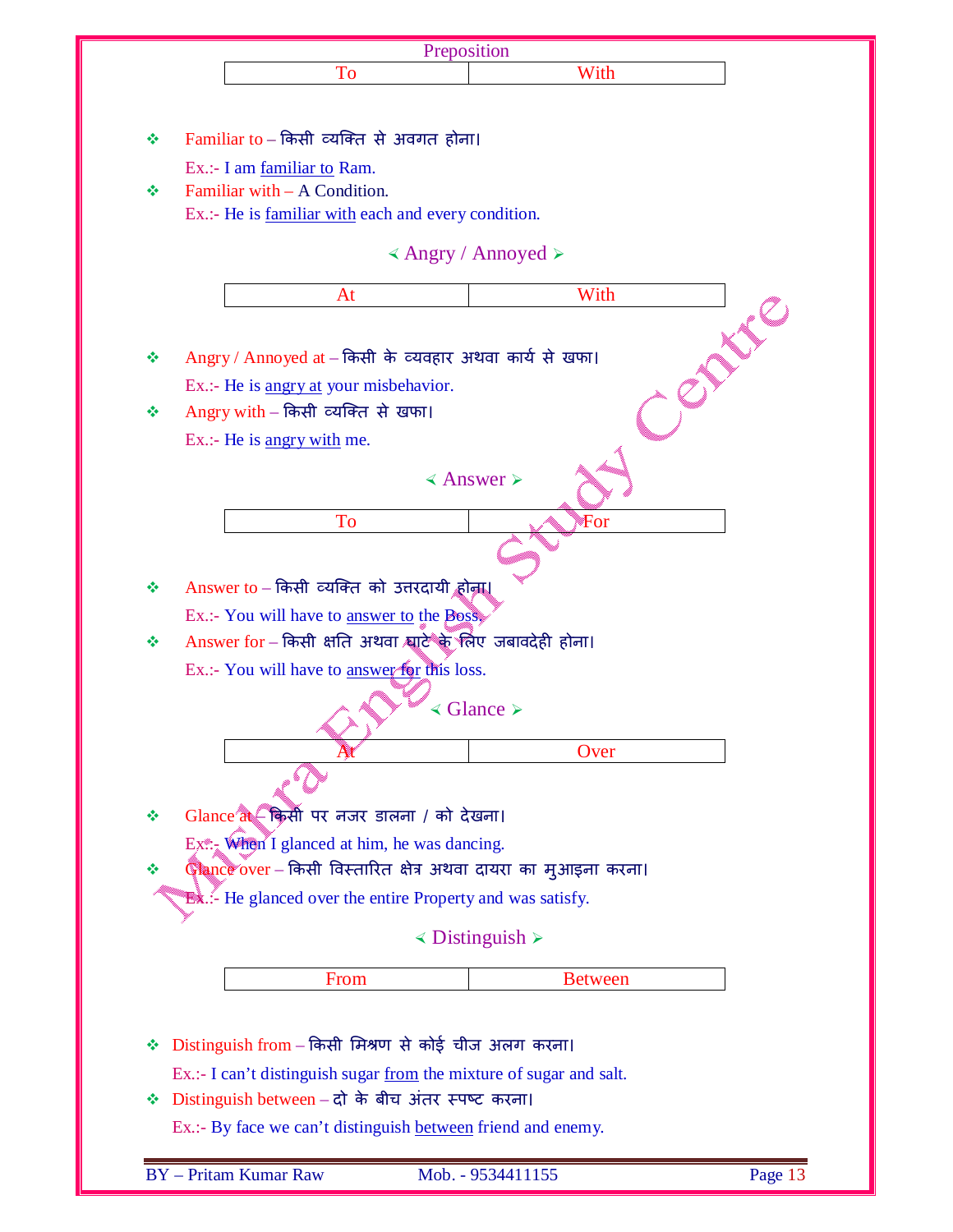|   |    |                                    |                                                      | Preposition                                                             |      |                |            |
|---|----|------------------------------------|------------------------------------------------------|-------------------------------------------------------------------------|------|----------------|------------|
|   |    |                                    |                                                      | $\leq$ Look $\geq$                                                      |      |                |            |
|   | At | For                                | After                                                | <b>Through</b>                                                          | Into | Up             | Forward to |
|   |    |                                    |                                                      |                                                                         |      |                |            |
| ❖ |    |                                    | $Look at -$ किसी पर ध्यान पड़ना / देखना।             |                                                                         |      |                |            |
|   |    | Ex.:- He was <u>looking at</u> me. |                                                      |                                                                         |      |                |            |
| ❖ |    |                                    | $Look for - \xi$ ढना / तलाश करना।                    |                                                                         |      |                |            |
|   |    |                                    | Ex.:- I am <u>looking for</u> a new Job.             |                                                                         |      |                |            |
| ❖ |    | $Look$ after - निगरानी करना।       |                                                      |                                                                         |      |                |            |
|   |    |                                    | Ex.:- An old lady was <u>looking after</u> the baby. |                                                                         |      |                |            |
| ❖ |    |                                    | $Look$ through – खाता - वही जाँचना।                  |                                                                         |      |                | <b>ANC</b> |
|   |    |                                    |                                                      | Ex.:- I got a blunder when I was <u>looking through</u> .               |      |                |            |
| ❖ |    |                                    | $Look$ into - किसी मामले की जाँच करना।               |                                                                         |      |                |            |
|   |    |                                    | Ex.:- A new Picture is looking into this case.       |                                                                         |      |                |            |
| ❖ |    | $Look up - \xiतजार में रहना।$      |                                                      |                                                                         |      |                |            |
|   |    |                                    |                                                      | Ex.:- I am looking up the right time to attack him.                     |      |                |            |
| ❖ |    |                                    |                                                      | $Look$ forward to - की ओर कदम बढ़ाना / अग्रसर होना।                     |      |                |            |
|   |    |                                    | Ex.:- I am looking forward to my new goal.           |                                                                         |      |                |            |
|   |    |                                    |                                                      | $\triangleleft$ Appeal $\triangleright$                                 |      |                |            |
|   |    | <b>To</b>                          |                                                      | ∹oı                                                                     |      | <b>Against</b> |            |
|   |    |                                    |                                                      |                                                                         |      |                |            |
|   |    |                                    |                                                      |                                                                         |      |                |            |
| ❖ |    |                                    | Appeal to - किसी व्यक्ति से अनुमोदन करना।            |                                                                         |      |                |            |
|   |    |                                    | Appeal for - किसी कार्य के लिए याचना करना।           | Ex.:- The Leader appeal to the Public to vote for him.                  |      |                |            |
| ❖ |    |                                    | Ex.:- He appealed for help in trouble.               |                                                                         |      |                |            |
| ❖ |    |                                    |                                                      | Appeal against - किसी फैसले को चुनौती देना / किसी के खिलाफ शिकायत करना। |      |                |            |
|   |    |                                    |                                                      | Ex.:- He appealed against the decision of High Court in Supreme Court.  |      |                |            |
|   |    |                                    |                                                      |                                                                         |      |                |            |
|   |    |                                    |                                                      | $\triangle$ Arrive $\triangleright$                                     |      |                |            |
|   |    | At                                 |                                                      | In                                                                      |      | On             |            |
|   |    |                                    |                                                      |                                                                         |      |                |            |
| ❖ |    |                                    | Arrive at $-$ किसी छोटे स्थान पर आगमन।               |                                                                         |      |                |            |
|   |    |                                    | Ex.:- He arrived at the meeting very late.           |                                                                         |      |                |            |
| ❖ |    |                                    |                                                      | Arrive in – किसी बड़े स्थान अथवा देश में आगमन।                          |      |                |            |
|   |    |                                    | Ex.:- He will arrive in India next month.            |                                                                         |      |                |            |
| ❖ |    |                                    | Arrive on $-$ ट्रेन का प्लेटफॉर्म पर आगमन।           |                                                                         |      |                |            |
|   |    |                                    |                                                      | Ex.:- The Train is <u>arriving on</u> the Platform No. $-3$ .           |      |                |            |
|   |    |                                    |                                                      | $\triangleleft$ Gratitude / Grateful / Obliged $\triangleright$         |      |                |            |
|   |    |                                    |                                                      |                                                                         |      |                |            |
|   |    | <b>BY</b> - Pritam Kumar Raw       |                                                      | Mob. - 9534411155                                                       |      |                | Page 14    |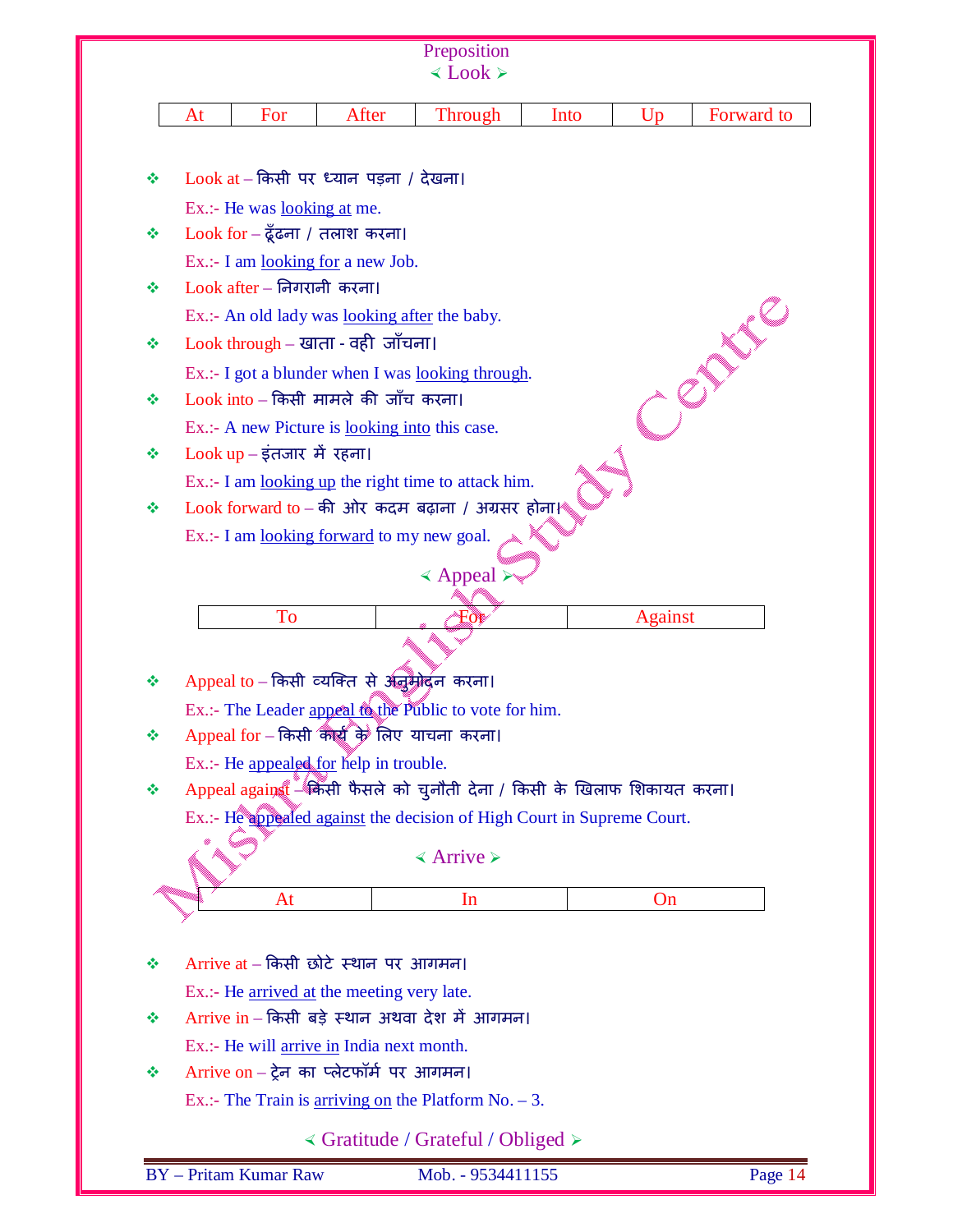|   | Preposition                                                                                                                        |                                                                                             |  |  |
|---|------------------------------------------------------------------------------------------------------------------------------------|---------------------------------------------------------------------------------------------|--|--|
|   | To                                                                                                                                 | For                                                                                         |  |  |
|   |                                                                                                                                    |                                                                                             |  |  |
| 豪 | Grateful to – किसी व्यक्ति का एहसानमंद होना।                                                                                       |                                                                                             |  |  |
|   | Ex.:- I am grateful to you.                                                                                                        |                                                                                             |  |  |
| 豪 | Grateful for - किसी कार्य के लिए एहसानमंद होना।                                                                                    |                                                                                             |  |  |
|   | Ex.:- I am grateful for your help.                                                                                                 |                                                                                             |  |  |
|   |                                                                                                                                    |                                                                                             |  |  |
|   | $\triangleleft$ Good $\succ$                                                                                                       |                                                                                             |  |  |
|   | At                                                                                                                                 | For                                                                                         |  |  |
| 豪 | Good at - किसी Subject पर किसी का पकड़।                                                                                            |                                                                                             |  |  |
|   | Ex.:- I am a good at English.                                                                                                      |                                                                                             |  |  |
| ❖ | Good for – Good for  Nothing $\Rightarrow$ Nothing.                                                                                |                                                                                             |  |  |
|   | Ex.:- It is good for nothing for me.                                                                                               |                                                                                             |  |  |
|   |                                                                                                                                    | $\le$ Trust $\ge$                                                                           |  |  |
|   |                                                                                                                                    |                                                                                             |  |  |
|   | In                                                                                                                                 | To<br>Someone with                                                                          |  |  |
|   |                                                                                                                                    |                                                                                             |  |  |
| ❖ | Trust in $(Noun)$ – किसी व्यक्ति पर भरोसा।                                                                                         |                                                                                             |  |  |
|   | Ex.:- I have a great trust in my Parents.                                                                                          |                                                                                             |  |  |
| 豪 | Trust to - किसी के कार्य अथवा आचरण पर अरोसा।                                                                                       |                                                                                             |  |  |
|   | Ex.:- I can trust to your honesty.                                                                                                 |                                                                                             |  |  |
| ※ | Trust someone with - किसी को कोई ज़िम्मेदारी अथवा कोई वस्तु सोंपना।<br>Ex.:- I will trust you with five hundred - rupees tomorrow. |                                                                                             |  |  |
|   |                                                                                                                                    |                                                                                             |  |  |
|   |                                                                                                                                    |                                                                                             |  |  |
|   |                                                                                                                                    | $\leq$ Laugh $\geq$                                                                         |  |  |
|   |                                                                                                                                    |                                                                                             |  |  |
|   |                                                                                                                                    |                                                                                             |  |  |
|   |                                                                                                                                    | Over                                                                                        |  |  |
|   |                                                                                                                                    |                                                                                             |  |  |
| ❖ | Laugh at - किसी व्यक्ति पर हँसना।                                                                                                  |                                                                                             |  |  |
|   | Ex.: <sup>4</sup> He laughed at me.                                                                                                |                                                                                             |  |  |
|   | Laugh over - किसी मुद्दे पर हँसना।                                                                                                 |                                                                                             |  |  |
|   | Ex.:- You should not <u>laugh over</u> this matter.                                                                                |                                                                                             |  |  |
|   |                                                                                                                                    | $\triangleleft$ Panacea of Preposition $\triangleright$                                     |  |  |
|   |                                                                                                                                    | At – प्रायः किसी छोटे स्थान के Proper Name में "At" आता हैं, परंतु इसका प्रयोग बड़े से बड़े |  |  |
|   |                                                                                                                                    | स्थान के साथ भी तब संभव हैं, जब उसे Airport, Railway-Station अथवा Bus-Stand के              |  |  |
|   | रूप में दर्शाया जाए।                                                                                                               |                                                                                             |  |  |
| ❖ | Ex.:- The flight will land at Delhi in the morning.                                                                                |                                                                                             |  |  |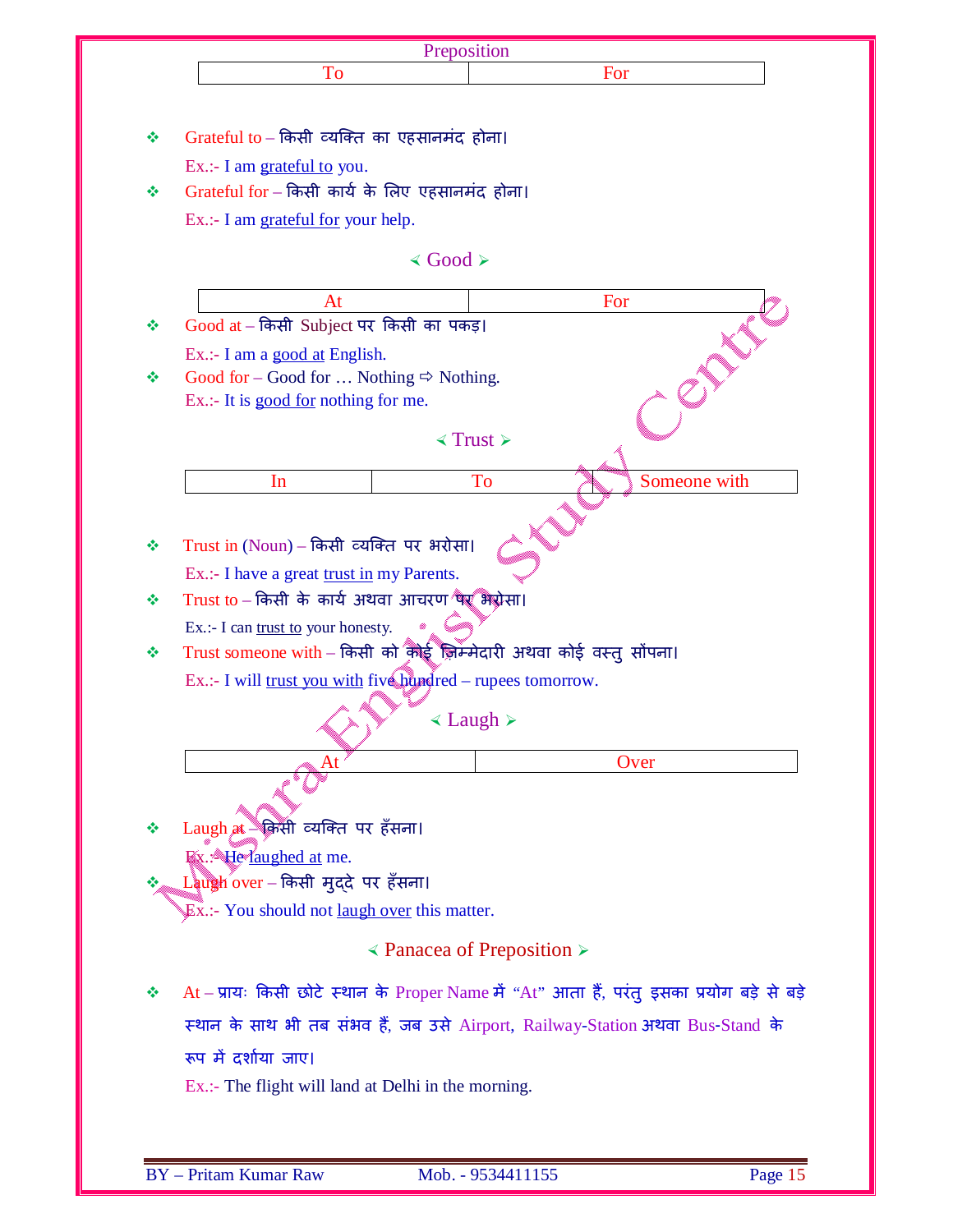## Preposition

|   | Preposition                                                                                                      |
|---|------------------------------------------------------------------------------------------------------------------|
| ❖ | $In - \overline{M}$ यः किसी बड़े स्थान के नाम में Preposition – "In" आता हैं, परंतु इसका प्रयोग छोटे             |
|   | से छोटे स्थान में भी तब संभव हैं, जब उसको Location के तहत दर्शाया जाए।                                           |
|   | Ex.:- Mishra English Study Centre is situated in Naya Tola.                                                      |
| ❖ | Among / Amongst - Amongst का प्रयोग Among के ही स्थान पर होता हैं, परंतु किसी                                    |
|   | Vowels Sound से पहले Amongst का प्रयोग बेहतर माना जाता हैं।                                                      |
|   | Ex.:- I was sitting amongst eleven Students.                                                                     |
| ❖ | Amid / Amidst – ध्यान रहे कि Amidst का प्रयोग भी Amid के ही स्थान पर होता हैं, परंतु                             |
|   | किसी Vowels – Sound से पहले Amidst का प्रयोग बेहतर माना जाता हैं।                                                |
|   | Ex.:- Washington is located amidst America.                                                                      |
| ❖ | By - प्रायः किसी मानव द्वारा संपादित कार्य के लिए Preposition - "By" आता हैं,                                    |
|   | किसी औज़ार के लिए भी इसका प्रयोग तब हो सकता हैं, जब उस औज़ार को दूर से चलाया                                     |
|   | जाए।                                                                                                             |
|   | Ex.:- Hiroshima and Nagasaki were destroyed by Atom Bomb.                                                        |
| ❖ | With - प्रायः किसी मानव के लिए "With" का प्रयोग नहीं होता, पूरंतु इसका प्रयोग तब हो                              |
|   | सकता हैं, जब मानव खुद कार्य का कर्ता न होकर कर्ता का सहचर हो जाए।                                                |
|   | Ex.:- Lakshman and Sita went to Jungle with Ram.                                                                 |
|   | $\triangleleft$ Order of Preposition $\triangleright$                                                            |
|   |                                                                                                                  |
| ❖ | प्रायः किसी Preposition का प्रयोग Objective Case से पहले होता हैं।                                               |
| ❖ | Ex.:- It depends on me.<br>यदि वाक्य में That / Who - Relative Pronoun का कार्य करें, तो इनसे संबधित Preposition |
|   | वाक्य के अंत में चला जाता हैं। बिला वाला हैं। ब                                                                  |
|   | Ex.:- This is the boy that I was talking about.                                                                  |
| ❖ | यदि किसी वाक्य में Relative Pronoun "," (Coma) के तहत छुपा हुआ हो, तो उससे संबधित                                |
|   | Preposition वाक्य के अंत में चला जाता हैं।                                                                       |
|   | Ex.:- This is the boy, I was talking about.                                                                      |
| ❖ | यदि Who अथवा What वाक्य का Object होकर प्रश्न करें, तो इससे संबधित Preposition                                   |
|   | वाक्यू के अंत में चला जाता है।                                                                                   |
|   | $Bx$ : Who are you looking for?                                                                                  |
|   | Adjective + ly (Adverb of manner) के ठीक पहले Preposition नहीं आता।                                              |
|   | Note – ध्यान रहे कि इसके Replacement के रूप में With + Adjective made Noun का                                    |
|   | प्रयोग हो सकता हैं।                                                                                              |
|   | Ex.:- He is speaking with honestly.<br>$-({\bf x})$                                                              |
|   | $-$ ( $\checkmark$ )<br>He is speaking with honestly.                                                            |
| ❖ | ध्यान रहें कि जहाँ-जहाँ Preposition की आवश्यकता पड़ेगी, इसका प्रयोग किया जाएगा, नहीं                             |
|   | तो Sentence गलत माना जाएगा।                                                                                      |
|   | Ex.:- He has given money not only for Mohan but also Sohan.<br>$-({\bf x})$                                      |
|   | $-$ ( $\checkmark$ )<br>He has given money not only for Mohan but also for Sohan.                                |
|   |                                                                                                                  |